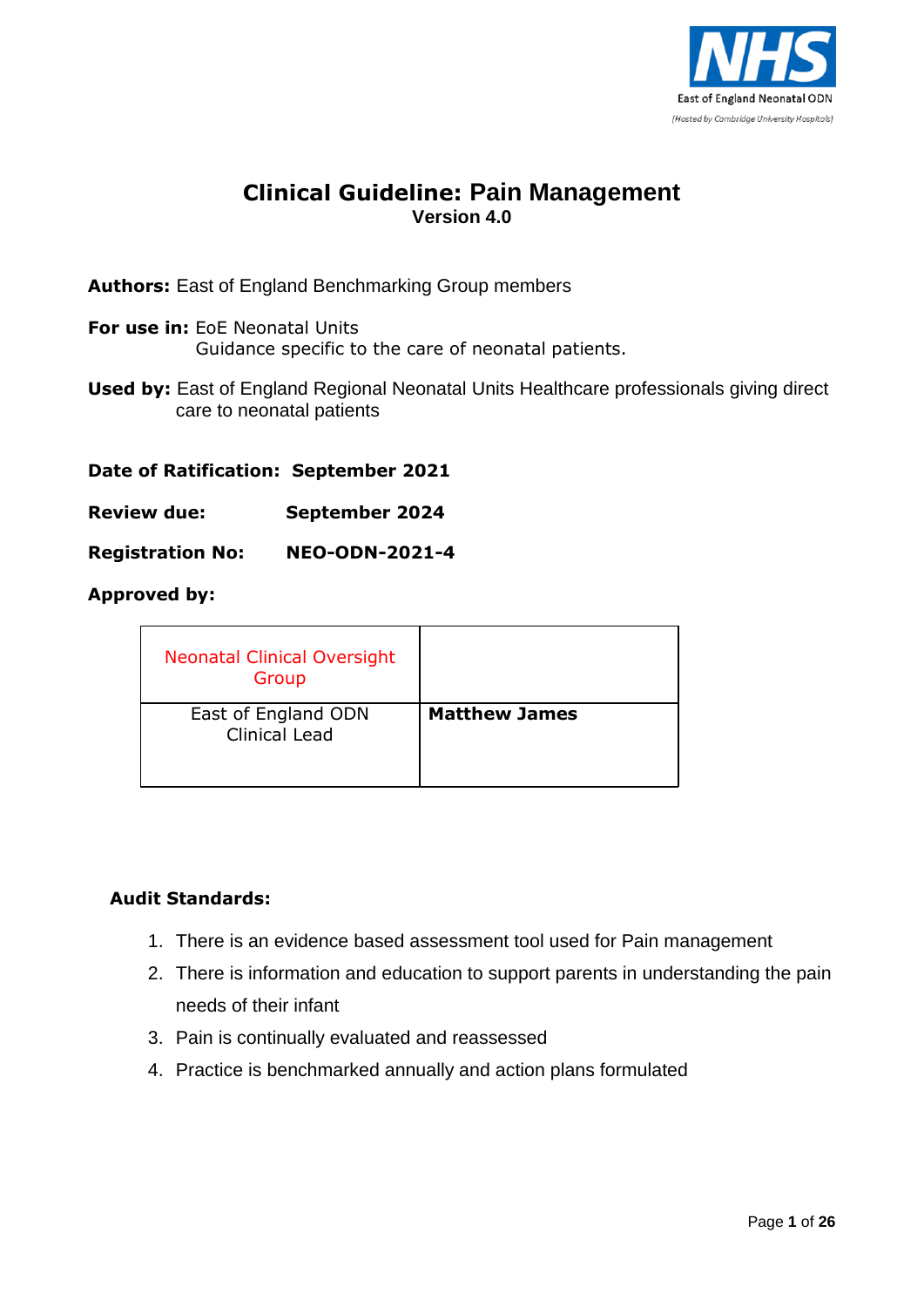

# **Pain Management Guideline**

## **1. Scope**

For use in neonatal units within the East of England Neonatal ODN

## **2. Purpose**

- To minimise the intensity, duration and physiological impact of the pain experience.
- To maximise the infant's ability to cope with and recover from the painful experience.
- To standardise practice across the region.

## **3. Key recommendations**

- All infants will be assessed for pain using an appropriate validated tool (see appendix one, two & three).
- To accurately record pain scores, staff will be trained on induction to use the pain assessment tools.
- Staff will be aware of the environment in which the infant is nursed and its effect on the infants coping mechanisms.
- Staff should be aware of the potential side effects of any pharmacological interventions used on the neonate.
- Staff should educate parents on pain behaviours and encourage them to participate in the pain assessment and management of their baby.

## **4. Background**

It has long been known that the fetus/newborn perceives and subsequently responds to pain <sup>[1]</sup>. However, the management of pain for neonates in the neonatal intensive care unit (NICU) continues to be a challenge<sup>[2, 3]</sup>. The gap between theory and practice in managing pain is closing and the benchmarking scores compiled by the East of England Benchmarking Group are a good reflection of this although there has been no new published literature to support this.

Babies in the hospital setting are often routinely subjected to painful procedures. For the sick or preterm infant, exposure to repeated procedural painful events could interfere with normal growth and development if pain is not adequately controlled. Infants show the same and sometimes exaggerated responses to pain when compared with older children <sup>[4]</sup>. Where infants are nursed with specific developmental care procedures in place they have: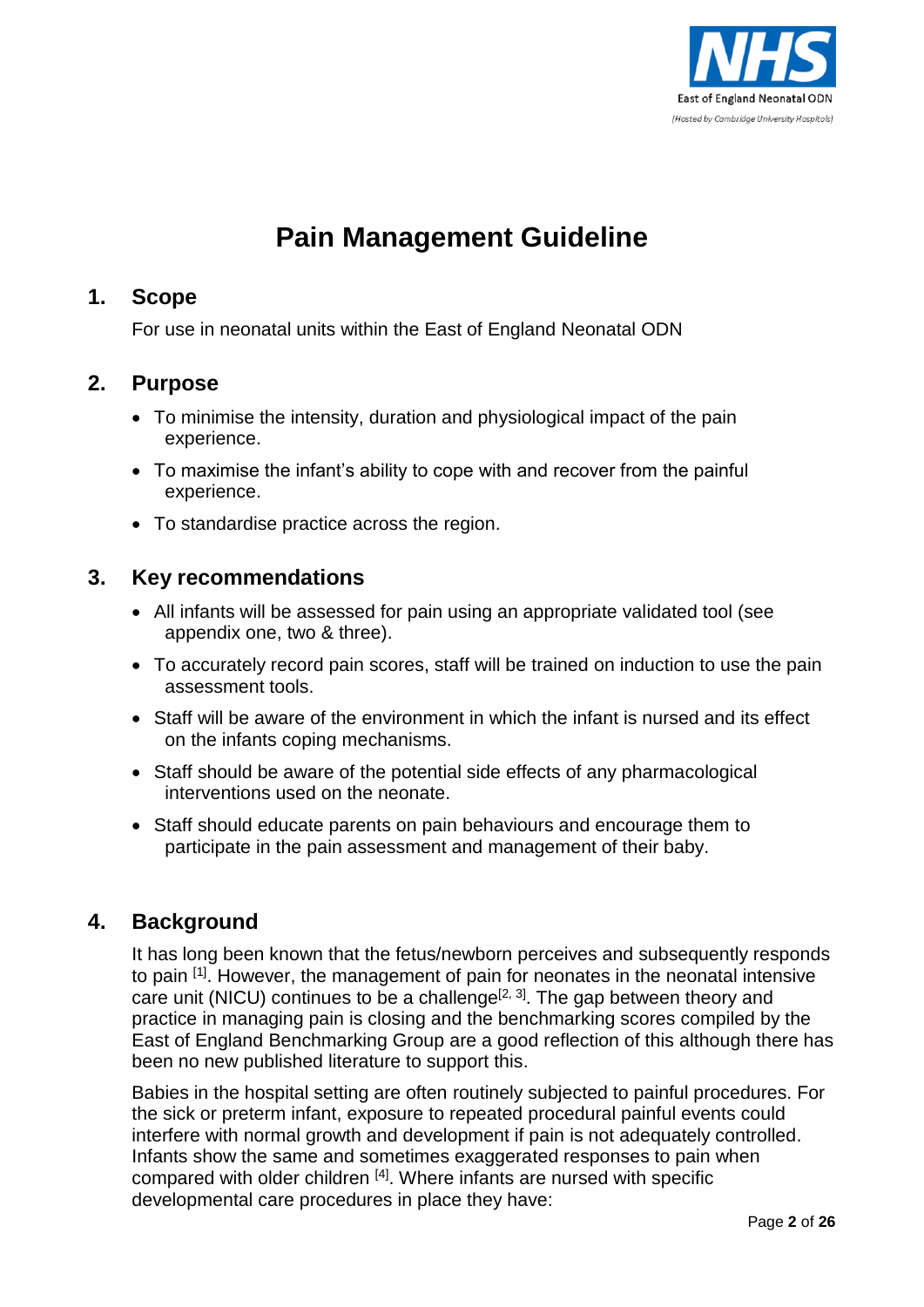

- Improved short term growth and feeding outcomes.
- Decreased requirement for respiratory support.
- Decreased stay in hospital.
- Improved neurodevelopmental outcomes.

## **5. Assessment of pain**

Behavioural and physiological measures are valid and reliable indicators of acute pain in infants (including preterm infants), the assessment of these will facilitate effective pain management.

Using the N-Pass assessment tool  $[5]$  (see Appendix 1, 2, & 3) assists documentation and management of pain and increases the effectiveness of pain relief interventions.

Pain should be assessed and findings documented not only to measure the intensity, site and duration but also to determine effectiveness of the interventions implemented.

Pain scoring is less reliable in extremely preterm infants therefore adjustments for gestational age and sleep state are accounted for within the NPASS tool.

### **5.1. Assessment of pain on the Neonatal Unit**

Every neonate admitted to the unit should be assessed for pain as per section 5.2. It is important to remember that sources of pain are not always obvious; if an infant still appears to be in pain after reasonable comfort measures then further examination and investigation is needed.

Where muscle relaxants are used, such as Pancuronium, it will not be possible to behaviourally evaluate for pain but physiological parameters must be assessed.

The assessment should monitor the effectiveness of any current pain management strategies.

All assessment and findings should be recorded in the patient notes.

#### **5.2. Timing of pain assessment**

The pain score used should assess both physiological and behavioural indicators as well as recognising the gestational age of the infant assessed. Pain should be assessed using the neonatal pain and sedation score (NPASS) tool (appendix 1):

- On admission to the neonatal unit.
- At shift changes.
- At any point during a shift if the nurse or parent considers it necessary.
- Pre and post invasive procedures.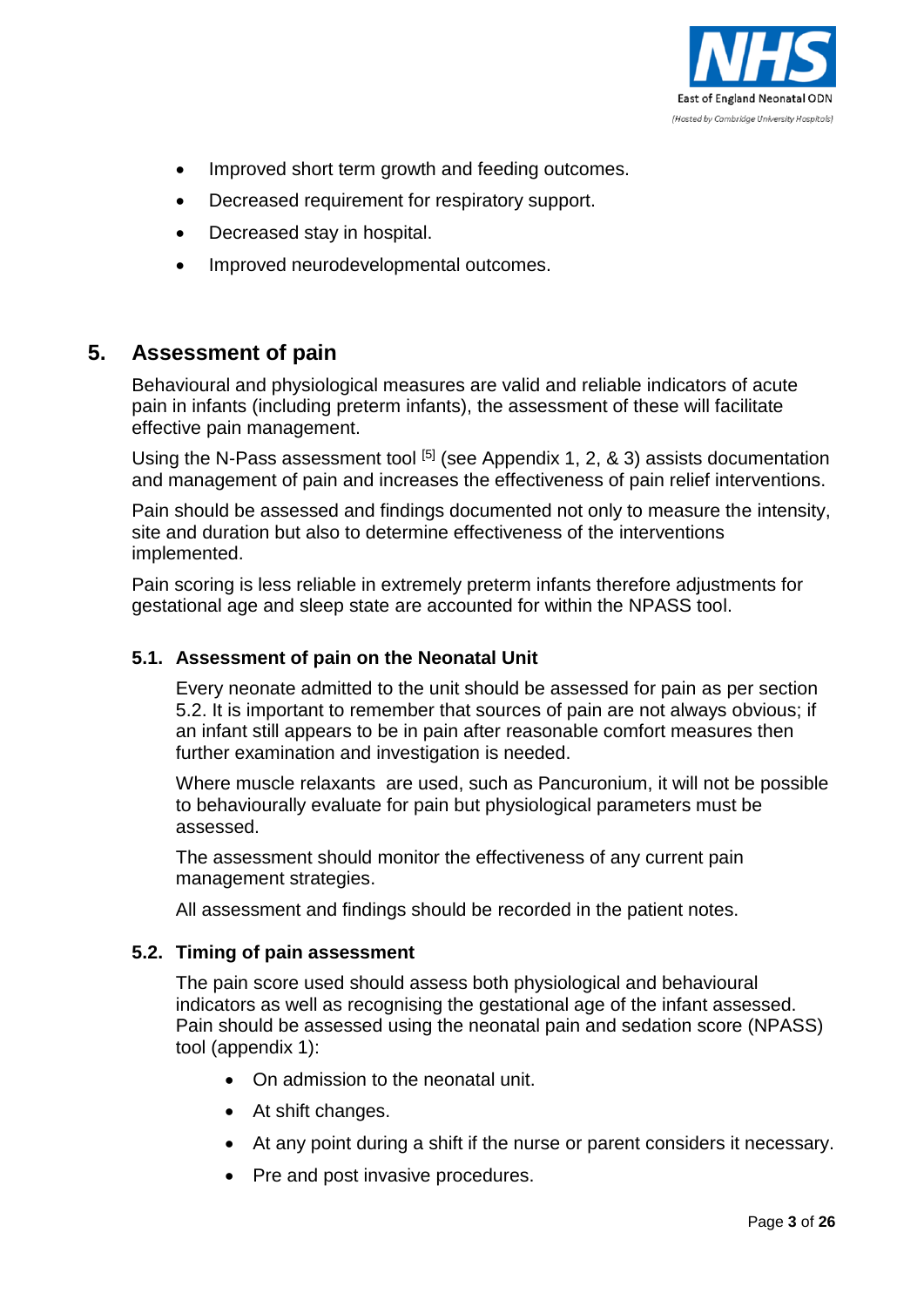

- Four hourly/ as required if the infant is receiving analgesic support.
- 30-60 minutes after analgesia or comfort measure is administered to assess the effectiveness of the intervention.
- Post-operatively at least every 2 hours for 24-48 hours, then every 4 hours until off pain medications.

#### **5.3. Action following assessment**

The assessment of pain should indicate whether measures need to be undertaken. The treatment may be non-pharmacological or pharmacological depending on the clinical situation. The purpose of any intervention is to keep the pain score at the minimum level. A record of assessment and any intervention whether pharmacological or non-pharmacological is required to be recorded in the patient notes.

### **6. Painful procedures**

Before embarking on a procedure (see appendix four) consider the following points and refer to the East of England Developmental Care Guideline<sup>[6]</sup>:

- Does this procedure need to happen?
- Is it the most appropriate time for the procedure?
- Is another procedure more appropriate, e.g. venepuncture instead of heel prick, intravenous injection instead of intramuscular/ subcutaneous?

## **7. Non-pharmacological measures in reducing pain and stress in the infant.**

#### **7.1. Goal**

To minimise the pain and distress experienced by babies' using nonpharmacological measures, these should be implemented to give immediate relief during and following painful procedures.

#### **7.2. The Environment**

Over-stimulation from the environment can be a source of extra stress and amplify pain perception e.g. temperature, light, noise and handling. Reducing noxious environmental stimuli and providing supportive care can reduce the pain experienced from painful procedures.

#### **7.3. Containment holding**

Containment holding, also known as supportive or comfort holding, is the use of gentle continuous physical boundaries and has been shown to speed the recovery from certain procedures e.g. suction with:

- Less desaturation,
- Slower heart rate,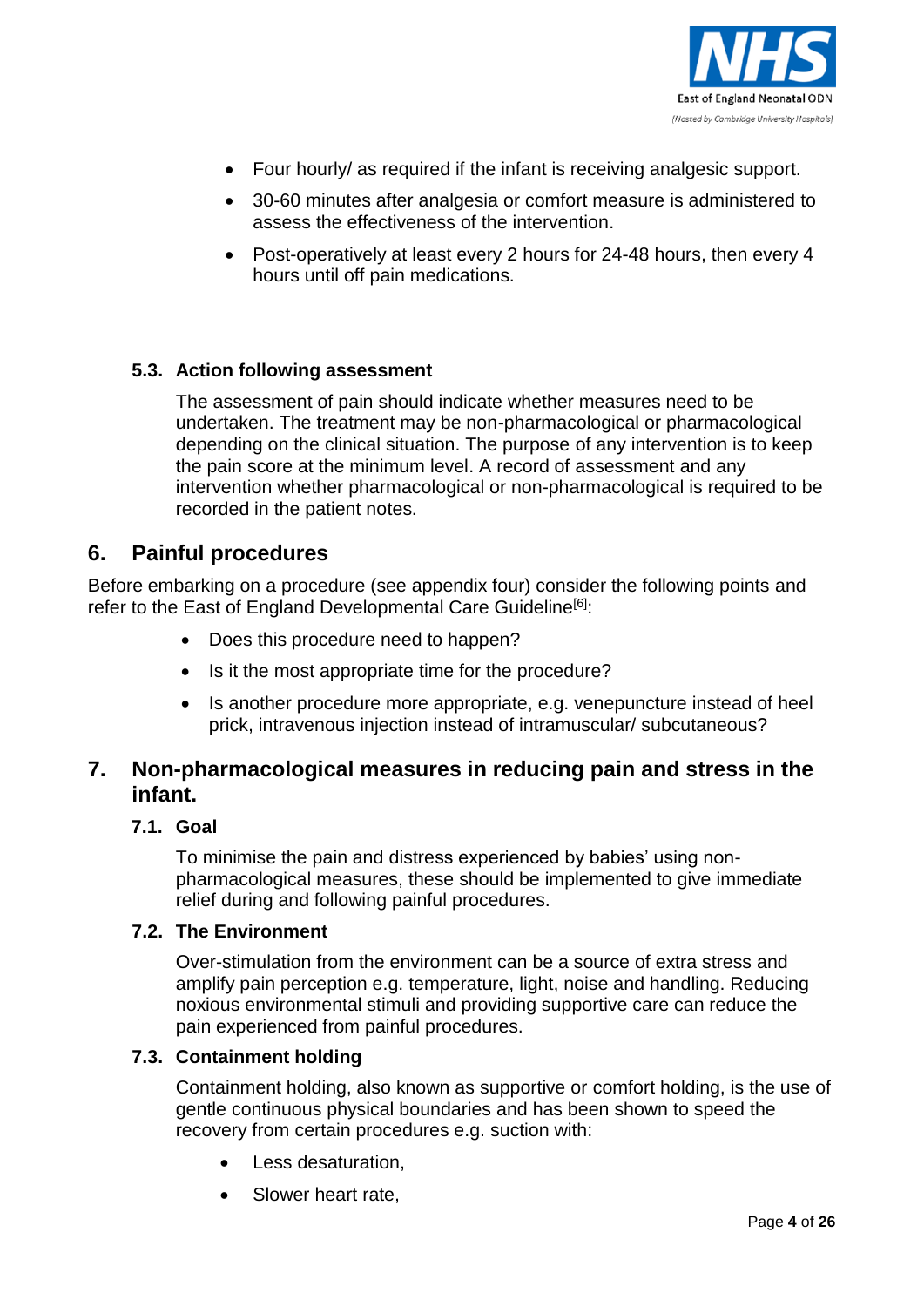

Fewer behavioural stress cues.

Normal boundaries can be extended by placing the hands gently but continuously over the infant's head and legs (with the limbs in a flexed midline position to provide comfort.

### **7.4. Non-nutritive sucking**

Non-nutritive sucking, whereby an infant is given a pacifier with no fluid or nutrition being delivered, has been shown to have beneficial physiological effects in neonates including:

- Reduction in crying/ grimacing
- Normalisation in heart rate
- Lowered pain scores.

The behavioural effects induce a feeling of calm which are limited to the length of the intervention).

Parental consent should always be obtained prior to use and documented.

#### **7.5. Breast feeding**

Breast feeding in the term infant has been shown to be as effective a method of pain relief as oral sucrose.

Breastfeeding was more effective than sucrose for reducing pain from heel lance in term neonates. It is recommended that breastfeeding, when available, should be used to reduce procedural pain in neonates who are exposed to single painful procedures.

### **7.6. Skin-to-skin contact (kangaroo care)**

Infants nursed skin to skin for the painful procedure cry less, grimace less and have more stable heart rates. Kangaroo care can also reduce the recovery time following a painful procedure.

Research has shown that where mothers were present during painful procedures, the infants were more likely to receive effective pain management strategies than those whose mothers were not present, highlighting a positive influence of parents. These parent driven strategies, however require nursing staff to enable them, so staff need to be aware of their responsibility to facilitate such beneficial interactions between parent and baby [7]

### **7.7. Sucrose**

Oral sucrose is a non-pharmacological intervention that reduces pain responses in the newborn which has been found to have an enhanced effect when combined with a pacifier. Research has shown that it is effective in stable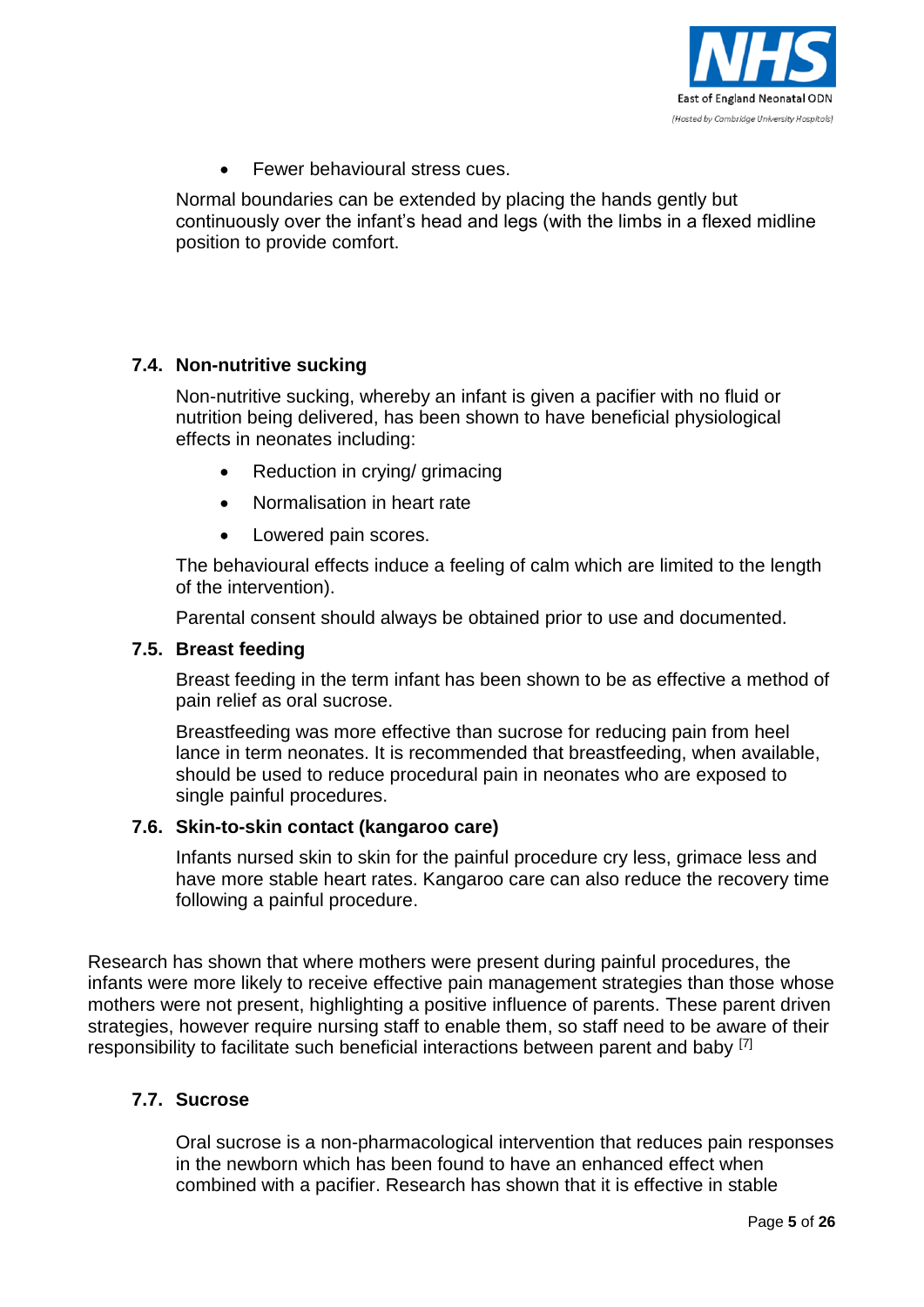

premature infants (>27weeks and usually several weeks old) and term infants but there is little evidence about the effects on more preterm infants.

The greatest analgesic effect occurs when sucrose is administered approximately two minutes before the painful stimulus. This interval is thought to coincide with the release of endogenous opioids. This peak effect appears to occur at two minutes and lasts approximately four minutes. Repeating doses at two minute intervals throughout painful procedure has been found to have an increased analgesic effect.(Taddio 2008)

Factors such as the infant's postnatal age may influence the effectiveness of sucrose.

Small volumes only are required; the aim is not to use sucrose inappropriately for ongoing distress.

It has been suggested a maximum of 4 doses per day: one with routine morning bloods and the others kept for procedures that may need to be done. If a neonate requires an excess of the recommended maximum dosage in 24 hours, review the neonate's current procedural pain management plan . Discuss with the nursing and medical team re; additional sucrose dosing or alternative management.

Sucrose is contraindicated in:

- Infants less than 27 weeks gestation.
- Infants being treated for NEC.
- If there are any neurological concerns affecting the suck, swallow or gag reflex.
- Critically ill neonates receiving appropriate intravenous analgesia and sedation who have low pain scores on handling.
- Neonates who are receiving muscle relaxant medication.
- Infants with a known fructose or sucrose intolerance.
- It should be used with caution if the infant has an endotracheal tube in situ.

And should be used with caution in:

- Babies at high risk of NEC.
- Babies with hyperglycaemia.
- Infants of diabetic mothers (during the initial post-delivery stabilisation period).

#### **Dose:**

| Infant gestation           | <b>Dose</b>                              |
|----------------------------|------------------------------------------|
| $ 27+1-32$ weeks gestation | $\vert$ 0.1 – 0.5ml 24% Sucrose solution |
| 132+1 weeks gestation      | $\vert$ 0.5 – 1ml 24% Sucrose solution   |

### **Using sucrose 24% ampoules**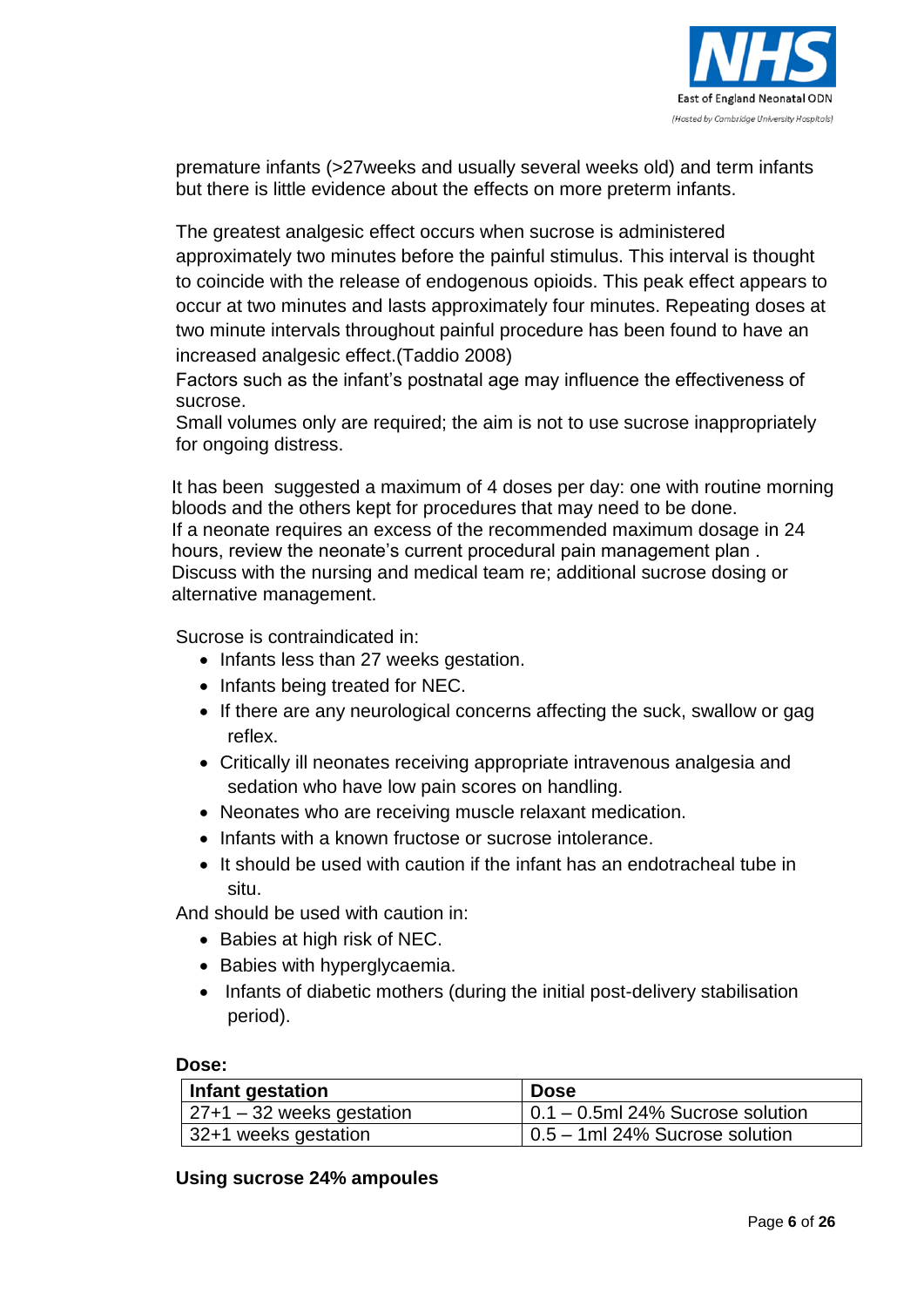

| <b>Drops</b> | <b>Millilitres</b> |
|--------------|--------------------|
| 1 drop       | $0.03$ mls         |
| 3 drops      | $0.11$ mls         |
| 6 drops      | 0.2 <sub>mls</sub> |
| 9 drops      | 0.3 <sub>mls</sub> |
| 11 drops     | 0.4 <sub>mls</sub> |
| 13 drops     | 0.5 <sub>mls</sub> |

### **The drops are calculated by gently squeezing and keeping a constant pressure on the ampoule to allow one drop to fall per time.**

#### **Note: excessive pressure on the ampoule will expel excess drops/mls than the required amount.**

Using a cotton bud to administer sucrose **seven drops or 0.22mls completely saturates the cotton bud.**

### **Procedure for administration:**

- Discuss with parents or caregivers if available that you would like to offer the baby sucrose and the rationale for doing so.
- Wash hands and use alcohol gel as per local unit policy.
- Check the sucrose prescription, as per network guideline...
- Ascertain whether sucrose is to be given with a pacifier.
- Check 24% sucrose pack is undamaged and within shelf life.
- Check patient identity as per unit protocol.
- Ensure baby is awake to reduce the risk of choking/aspiration.
- Ensure that the baby is positioned appropriately to maintain a clear airway.
- Employ environmental and behavioural strategies to assist baby, utilise methods of swaddling, comfort holding, Kangaroo Care (skin to skin) or breastfeeding to potentiate the effectiveness of the sucrose and comfort the baby.
- The dose to be administered will be based on the gestation of the infant. Give the dose by either: dropping the prescribed dose onto the pacifier and gently place in their mouth or carefully drop the prescribed dose onto the tip of the baby's tongue in a graduated manner. **Sucrose is ineffective if given via a naso/orogastric tube.**

**Or:**

 Using a cotton bud saturated in sucrose 24% solution according to the dosing table above deliver the prescribed dose onto the anterior of the tongue because 90% of the taste buds are close to its tip; (see taste bud diagram below)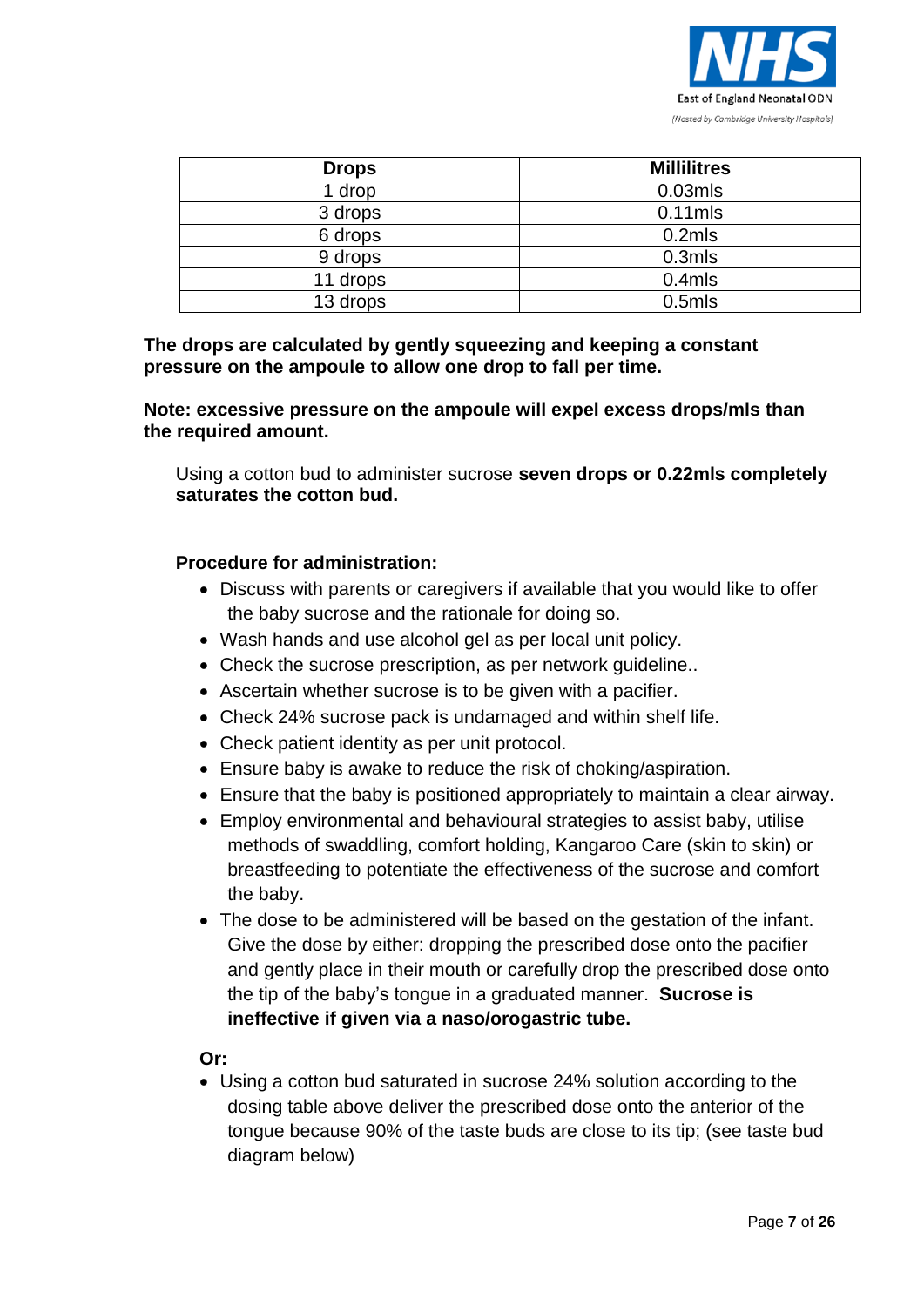



- **Wait** two minutes following administration of the sucrose 24% prior to commencing the painful procedure.
- Continue environmental and behavioural strategies during the procedure.
- Observe baby's cues and allow "time out" to recover if possible.
- Record administration of sucrose on the prescription chart.
- Document administration in nursing notes.
- Discard residual sucrose.

Documentation should record the rationale for use and an evaluation of effectiveness along with any adverse reaction should they occur.

## **7.8. Caregiver / infant interaction**

Developmentally appropriate soothing conversation can provide an alternative distraction, which has the beneficial side effect of increasing the interaction between nurse and infant<sup>[9]</sup>.

## **7.9. Other measures**

- Assisting with hand-to-mouth.
- Cuddling, swaddling/wrapping, holding in an upright position.
- Decreased handling with increased rest periods between procedures.
- Prevent unnecessary painful procedures.
- Use minimal amounts of adhesive tape and remove gently and carefully using adhesive remover.

## **8. Pharmacological measures in reducing pain and stress in the infant.**

**8.1. Goal**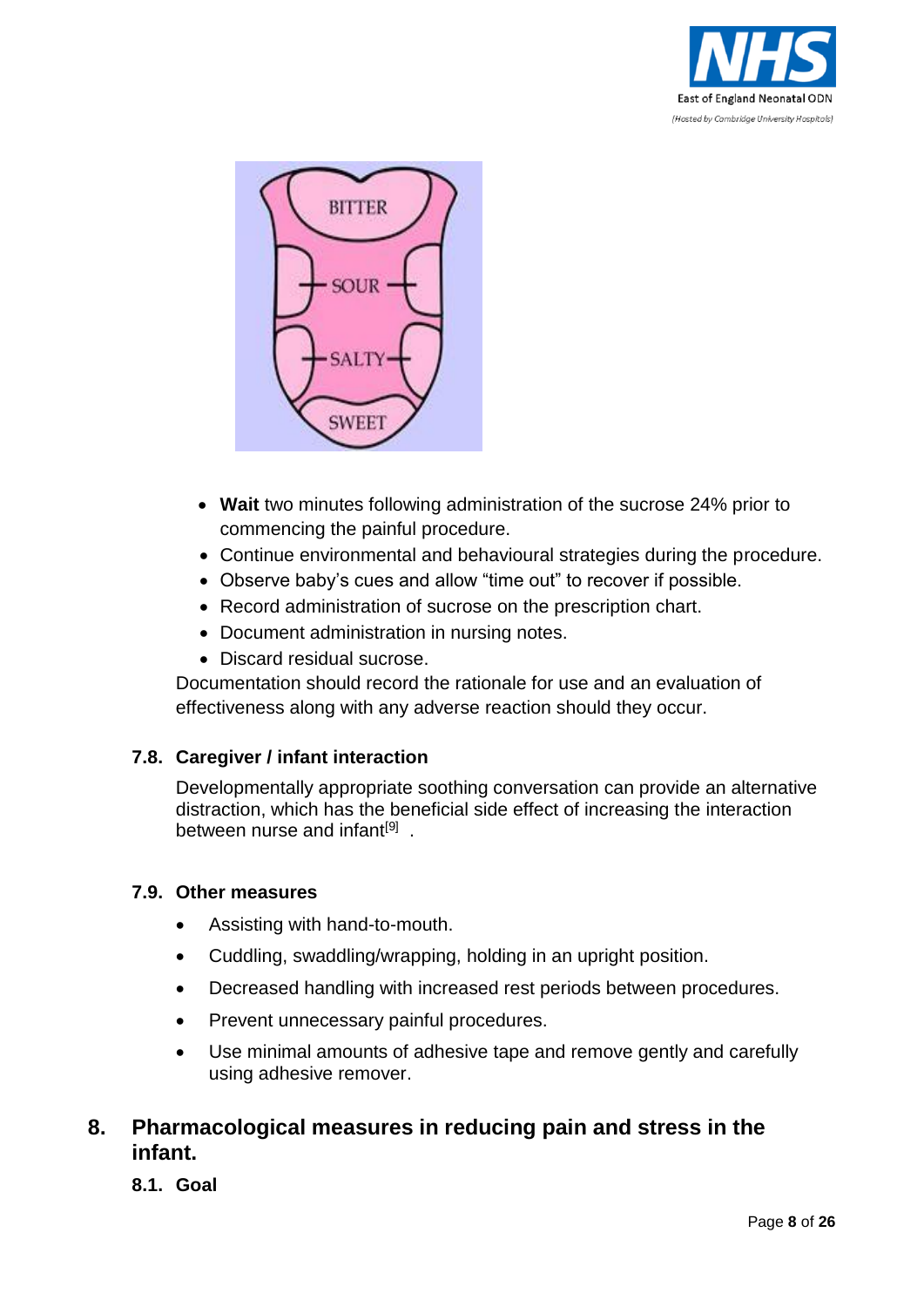

To minimise the pain and distress experienced by babies' using pharmacological measures, these should be administered as per the medicine chart with guidance from the BNF for children to give relief during and following painful procedures.

### **8.2. Morphine**

Morphine is an opioid analgesic agent that is widely used in neonatal patients. Its role in post-operative pain management is well-established and it is commonly used as an analgesic and sedative agent in ventilated infants. The effect of morphine in very preterm infants will vary because of their pharmacokinetic ability and limited morphine clearance. Morphine clearance increases with gestational age.

Effects of Morphine:

- Decreases stress hormones, stabilises blood pressure,
- Increases ventilator synchrony and
- Improves oxygenation in preterm neonates.

Recent evidence suggests that morphine should not be started routinely in ventilated infants but considered according to clinical need. According to NICE (2019), morphine should be considered if the baby is indicating the need after being assessed using the locally agreed protocol, which in this case is the NPASS tool. Babies on morphine infusions should be regularly assessed to ensure that it is stopped as soon as possible [10].

Whilst pain scores are generally reduced in babies receiving morphine, little is known regarding its long term effects on neurodevelopment. Adverse effects such as respiratory depression, hypotension and increased time to reach full feeds have been demonstrated in very preterm infants. Morphine should therefore be used cautiously in this group, when non-pharmacological measures are judged to be insufficient. When extubating early to non-invasive ventilation is planned, morphine should be avoided unless there is a strong clinical indication. All newly ventilated neonates will be assessed as to their need for pharmacological management.

### **8.2.1. Tolerance**

Resistance to morphine may occur in the preterm infant who is unable to metabolise morphine to morphine-6-glucuronide (M6G). Opioid tolerance occurs less frequently within the first 72 hours of an infusion commencing, although a continuous infusion is more likely to produce tolerance to morphine than intermittent doses. Where doses have needed increasing it may be necessary to give a bolus dose (e.g. 50 micrograms/kg) to increase the morphine plasma levels within 20 minutes. Increases may need to be made where tolerance has developed (>72 hours)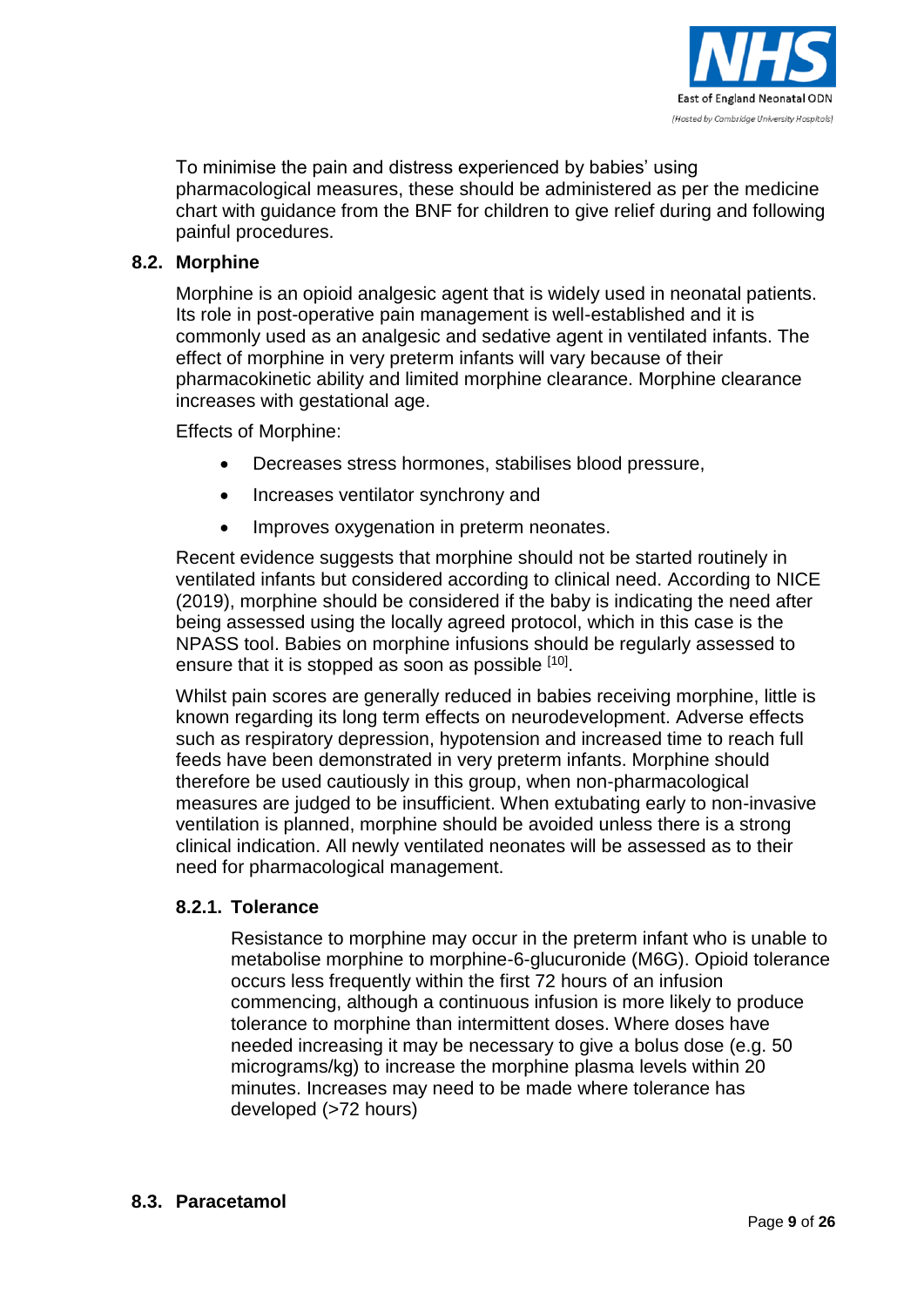

Paracetamol is a non-opioid analgesic with antipyretic properties. It does not cause respiratory depression. Clearance in neonates is reduced therefore multiple doses should be given with a longer time interval:

Paracetamol can be administer orally, rectally and intravenously. Care should be taken when administering as dosages vary depending on route. NB: NHS Signal - Overdose of intravenous paracetamol in infants and children

### **8.4. Postoperative analgesia**

- The effect of opioids can be enhanced with paracetamol for postoperative management.
- Regular assessments of pain (two-hourly for 24 hours then four-hourly) and include:
	- $\triangleright$  Intensity of the pain,
	- Response to analgesics and non-pharmacological measures.
- Administer prescribed morphine via an infusion.
- Loading dose should be administered slowly to limit any hypotensive reaction.
- Give paracetamol concurrently as this has a dose sparing effect.
- If epidural is insitu then refer to NPASS and local specific guidance.

## **9. Pain management for infants who are receiving neuromuscular blocking agents**

Muscle paralysis or neuromuscular blocking agents do not provide analgesic qualities therefore infants who are receiving these agents should also receive analgesia as their sensation of pain remains intact and may be highlighted.

## **10. Ventilated Infants**

- Distressed ventilated neonates are more likely to breathe asynchronously increasing the risk of pneumothorax and subsequent intracranial haemorrhage.
- All newly ventilated neonates will be assessed as to their need for pharmacological management.
- Effective treatment of pain is an important part of the supportive care of ventilated infants, because pain and stress can lead to ventilator asynchrony, suboptimal ventilation and cardiovascular instability.
- Non-pharmacological measures such as careful positioning/ handling, use of synchronised ventilation modes and clearing of secretions may be very effective in minimising pain and stress in ventilated infants (as per developmental care quideline [5]).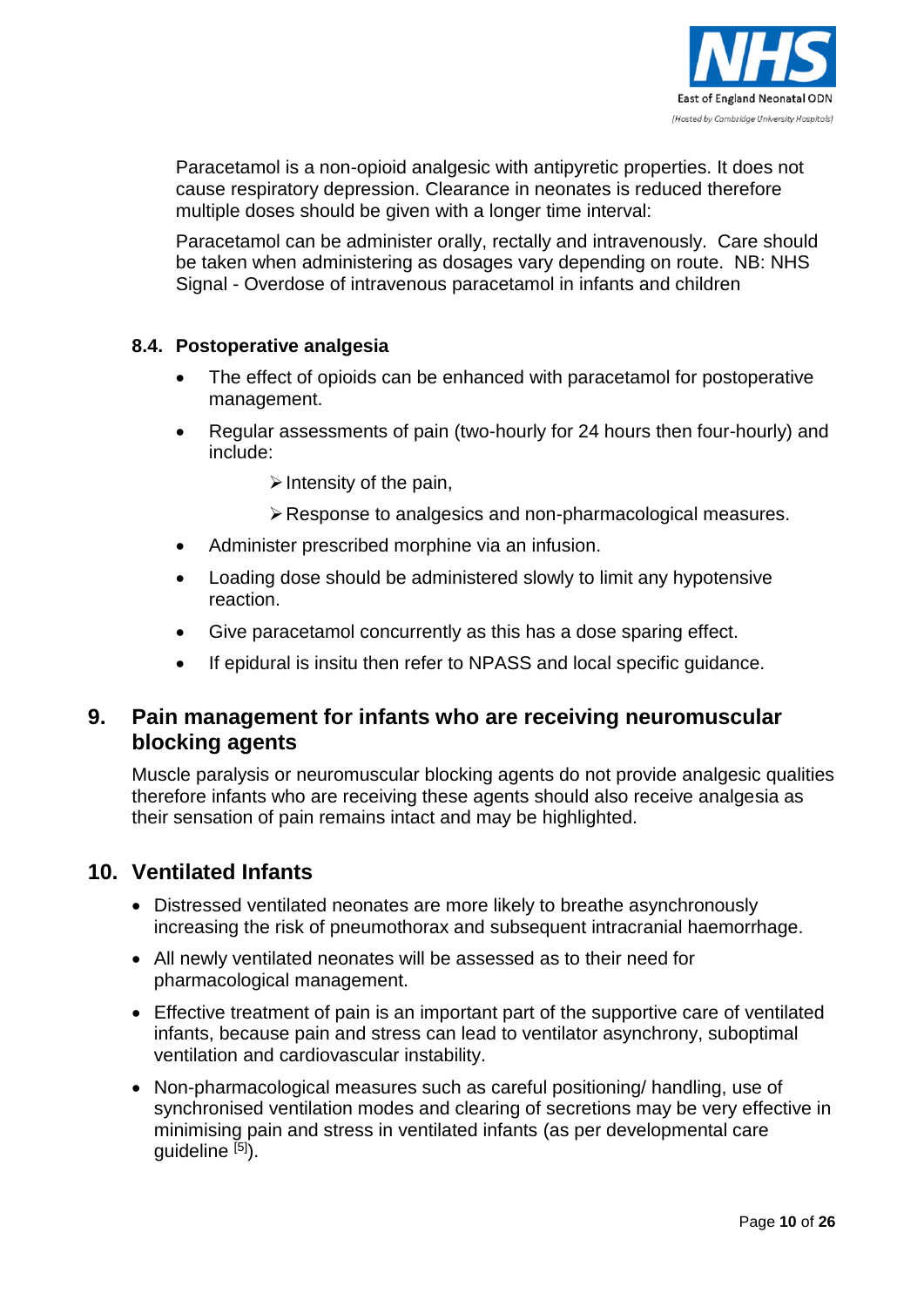

- Suctioning should be kept to a minimum, but if needed then swaddling or containment should be used during the procedure by a second person (as per suction guideline [11]).
- If an infant is already on an infusion of morphine for ventilation or post-surgery it is important to still consider alternative methods to relieve pain when further procedures are required.
- Optimise ventilation as babies become agitated when they are not being adequately ventilated therefore this should be corrected as necessary by checking endo-tracheal tube position, auscultation of chest and assessing the blood gas status. Altering the ventilation accordingly and suctioning if required [11].

## **11. Family Education**

- Enable parents to feel confident that everything possible is being done for their baby's pain:
- Assess the family's knowledge and perception about pain in infants and its management.
- Answer their questions honestly.
- Guide parents in how they can touch and interact with their baby.
- Encourage parents to comfort their baby.
- Teach the family to understand their baby's signs of attention and stress.
- Explain the side-effects of pain medication.
- Support their decisions; empower them to make good decisions for their baby.

## **12. Documentation**

Document:-

- Pain assessment
- Type of pain intervention
- Family involvement.
- One hour post intervention to determine effectiveness of the strategy.
- All pharmacological pain relief should be recorded.

The documentation should establish the:

- Reason for its initiation
- Response to the medication
- Rationale for continuing or weaning
- Rationale for discontinuing.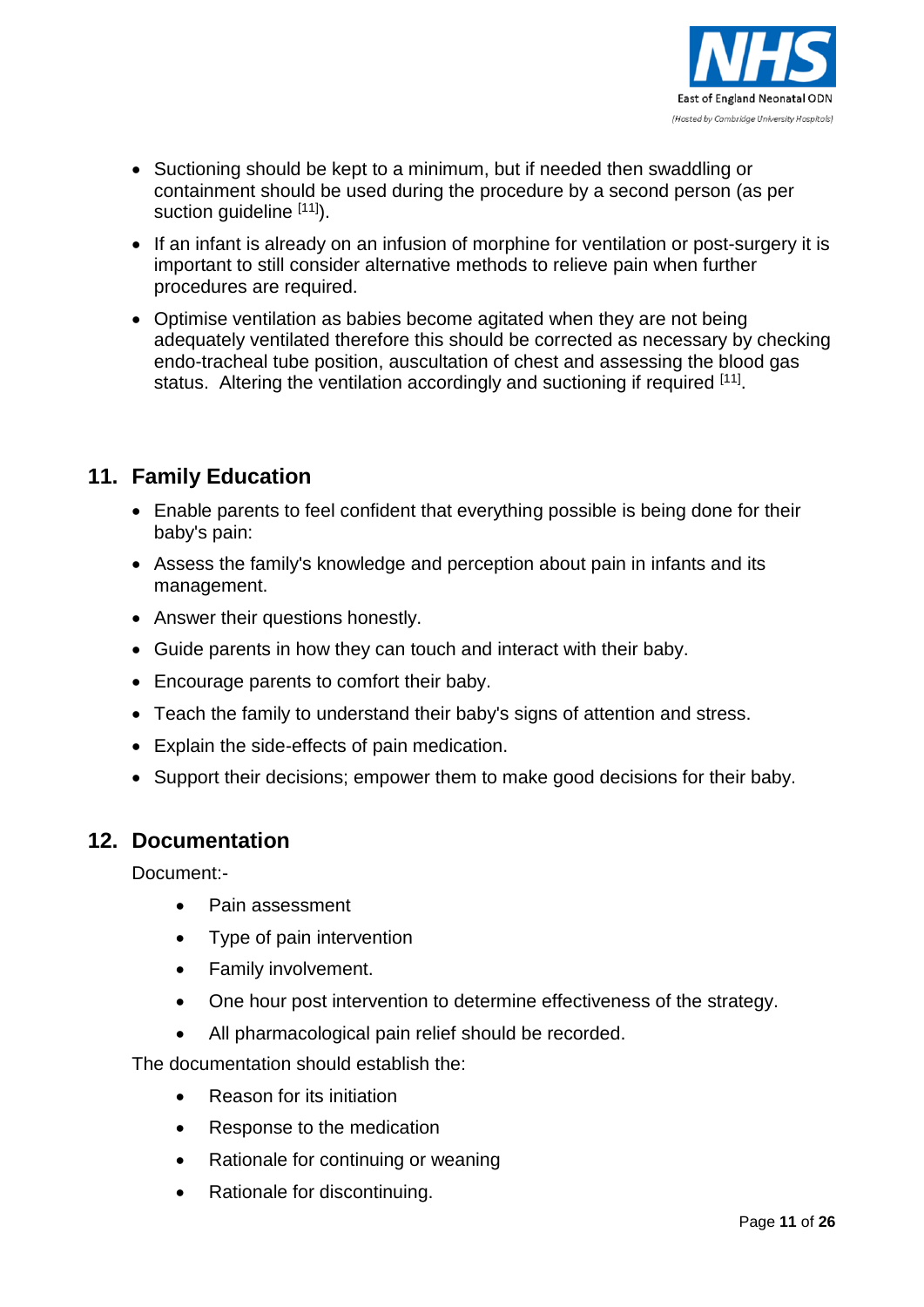

Document and report any adverse side-effects from pharmacological interventions including:

- Any deviation from baseline pain assessment/ measurement.
- Assessment showing no pain relief.
- Tolerance or dependence to pharmacological agents.
- Respiratory depression.
- Apnoea requiring stimulation and/or neopuff.
- Desaturation refer to network saturation targeting guidance (2016)  $[12]$ .
- Bradycardia.
- Hypotension.
- Muscle rigidity.
- Suspect ileus (reduced bowel sounds and/or abdominal distension).
- Urinary retention for more than eight hours.

## **13. Key recommendations**

- Work together with the multidisciplinary team to provide the appropriate pain intervention.
- Assess the infant before and during the procedure for additional pain management using the NPASS tool [5].
- Non-urgent intubations should **only** be performed following analgesia/sedation.
- Anticipate potentially painful procedures/ activities.
- Administer appropriate pain management strategies in advance of procedure.
- Allow sufficient time between non-pharmacological/pharmacological method and the commencement of the procedure.
- Morphine Doses of continuous infusion may need to be increased as tolerance may occur without adequate pain relief.
- Wean analgesia prior to extubation if there has been a sedation effect. Tailor the weaning to suit the baby and assess pain intensity during the process.
- Assess for narcotic tolerance and withdrawal.
- Awareness that drugs given to the neonates will have pharmacodynamic implications that are dependent on maturation.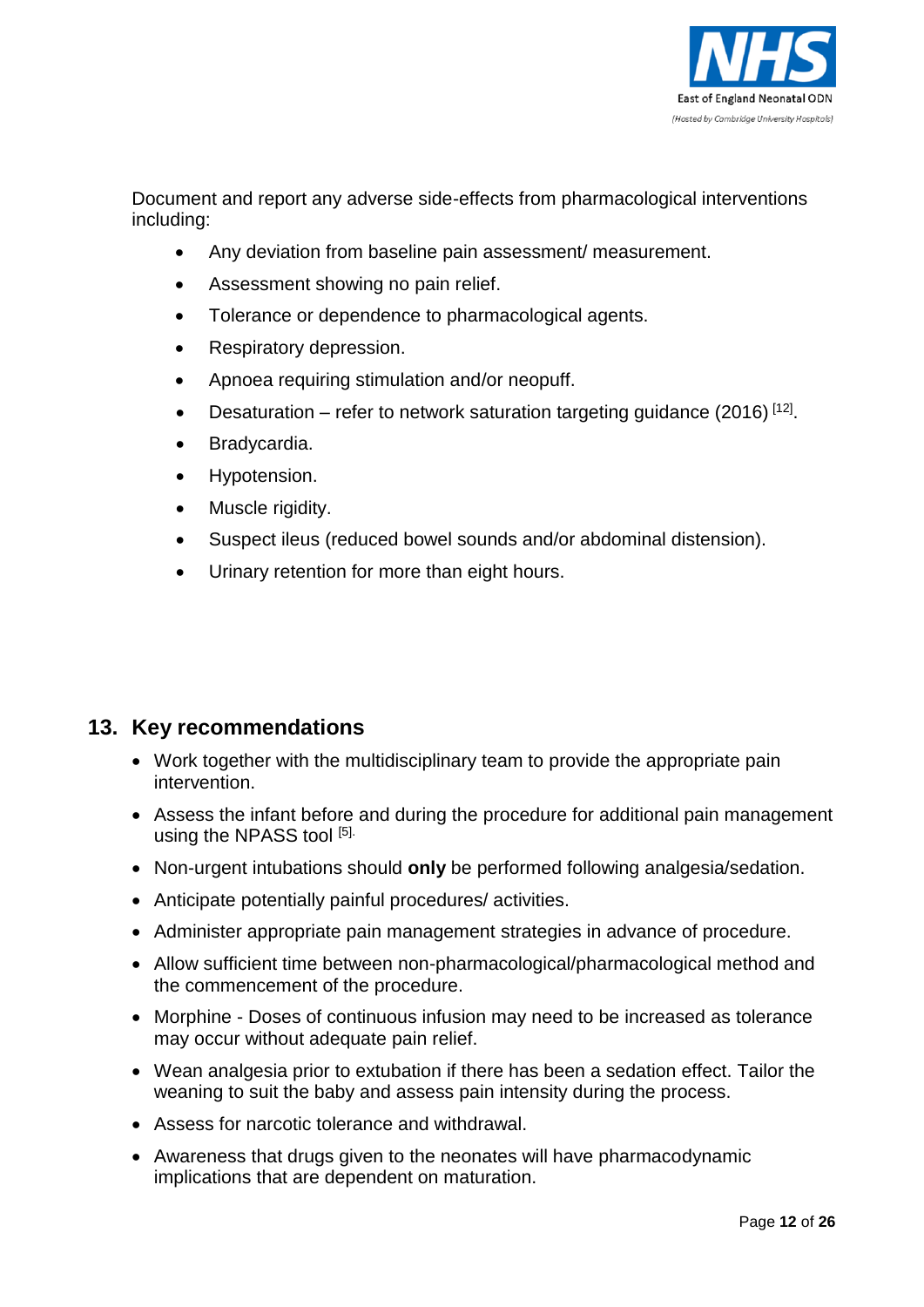

- Sleep should be protected and neonates given time to recover from painful procedures.
- Staff should educate parents in infant behaviours and encourage them to participate in their babies' pain assessment and management [7].

## **14. Monitoring compliance/effectiveness of the guideline**

The neonatal Benchmarking group will monitor that the standards set out in this guideline are being met by reviewing case notes and charts of infants cared for on individual Neonatal Units. The results will be presented through the benchmarking group.

## **15. Audit**

Audit will be through annual benchmarking activity and consequent action planning using infant's records to assess quality outcomes and guideline adherence. Poor scores may necessitate more frequent audits to ensure progress is being made.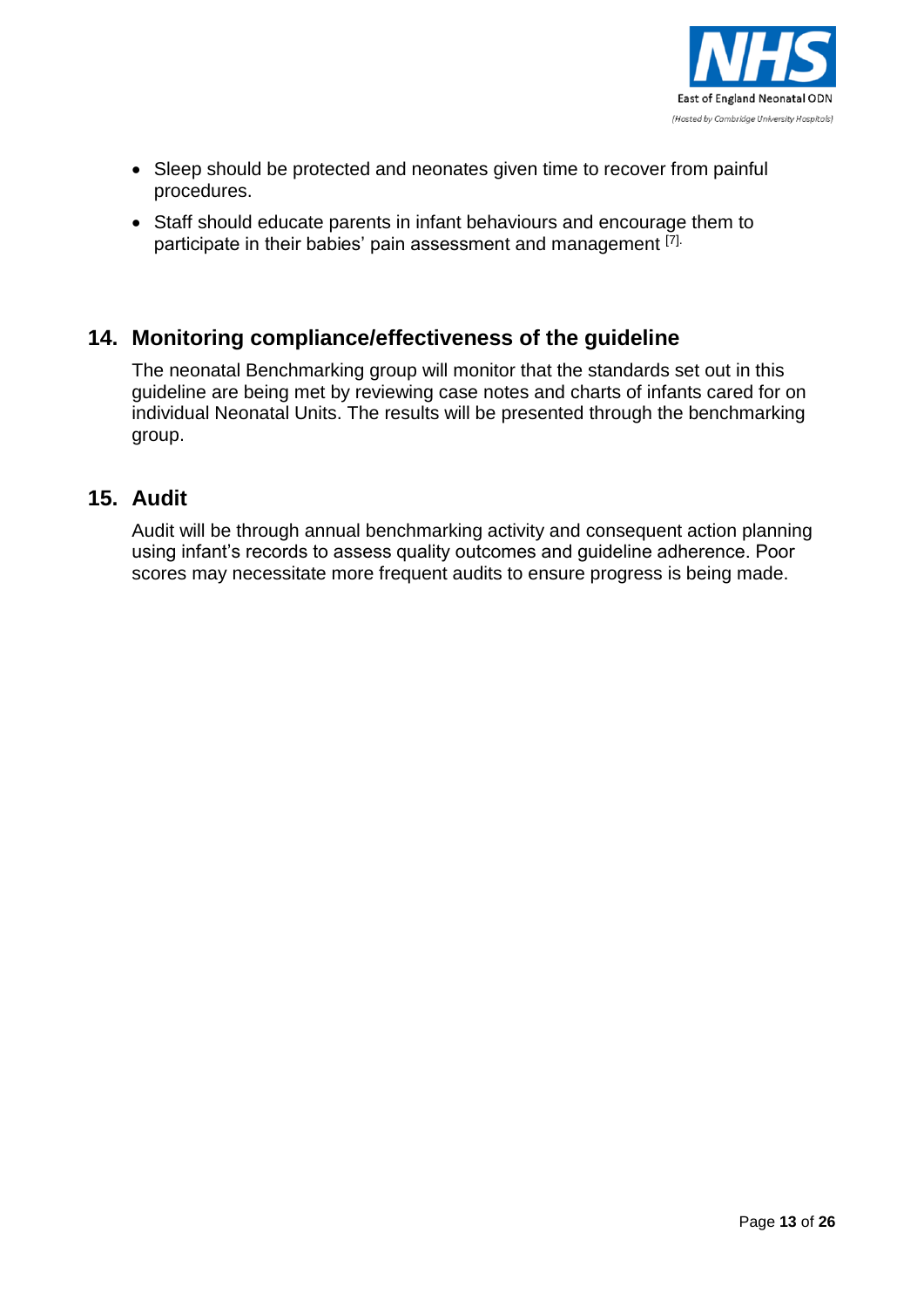

# **References**

- 1. Anand KJS, Hickey PR. (1987) Pain and its effects in the human neonate and fetus. *The New England Journal of Medicine*. November; 317(21):1321-1327.
- 2. Bhalla T, Shepherd E, Tobias JD. (2014) Neonatal Pain Management, *Saudi Journal of Anesthesia*, Nov 2014 (8) S89-S97
- 3. Marchant A, (2014) 'Neonates do not feel pain': a critical review of the evidence, *Bioscience Horizons: Oxford Journals* june 2014 (7) 1-9
- 4. Khoza S.L.T, Tjale A.A, (2014) Knowledge, attitudes and practices of neonatal staff concerning neonatal pain management, *Curationis* 37(2) 1246 9 pages.
- 5. Hummel, P., Puchalski, M.L., Creech, S.D. & Weiss, M.G. (2000) N-PASS: Neonatal pain, agitation and sedation scale. Loyola University Medical Center, Maywood, IL Perinatal Center, Oncology Institute.
- 6. East of England ODN (2018) *Developmental Care Guideline* (Online) Available at: [file:///C:/Users/rich-](file://///ukdxa04sfsrv003.a04.dt21.svcs.hp.com/users/AppData/Local/AppData/Local/Packages/Microsoft.MicrosoftEdge_8wekyb3d8bbwe/TempState/Downloads/Guideline%20for%20developmental%20care%20FINAL%20(3).pdf) [/AppData/Local/Packages/Microsoft.MicrosoftEdge\\_8wekyb3d8bbwe/TempState/Dow](file://///ukdxa04sfsrv003.a04.dt21.svcs.hp.com/users/AppData/Local/AppData/Local/Packages/Microsoft.MicrosoftEdge_8wekyb3d8bbwe/TempState/Downloads/Guideline%20for%20developmental%20care%20FINAL%20(3).pdf) [nloads/Guideline%20for%20developmental%20care%20FINAL%20\(3\).pdf](file://///ukdxa04sfsrv003.a04.dt21.svcs.hp.com/users/AppData/Local/AppData/Local/Packages/Microsoft.MicrosoftEdge_8wekyb3d8bbwe/TempState/Downloads/Guideline%20for%20developmental%20care%20FINAL%20(3).pdf) (accessed 13/08/2019)
- 7. Gallagher, K and Franck. L (2012) Ten lessons from 10 years of research into parental involvement in infant pain management. *Infant*, 8(3):78-80.
- 8. East of England ODN (2018) *Sucrose guideline* (Online) Available at: [file:///C:/Users/rich-](file://///ukdxa04sfsrv003.a04.dt21.svcs.hp.com/users/AppData/Local/AppData/Local/Packages/Microsoft.MicrosoftEdge_8wekyb3d8bbwe/TempState/Downloads/Sucrose%20guideline%20(1).pdf) [/AppData/Local/Packages/Microsoft.MicrosoftEdge\\_8wekyb3d8bbwe/TempState/Dow](file://///ukdxa04sfsrv003.a04.dt21.svcs.hp.com/users/AppData/Local/AppData/Local/Packages/Microsoft.MicrosoftEdge_8wekyb3d8bbwe/TempState/Downloads/Sucrose%20guideline%20(1).pdf) [nloads/Sucrose%20guideline%20\(1\).pdf](file://///ukdxa04sfsrv003.a04.dt21.svcs.hp.com/users/AppData/Local/AppData/Local/Packages/Microsoft.MicrosoftEdge_8wekyb3d8bbwe/TempState/Downloads/Sucrose%20guideline%20(1).pdf) (accessed 13/08/2019)
- 9. Thames valley and Wessex neonatal operational delivery network (2018) *Pain Assessment, Minimisation and Management on the Neonatal Unit* (Online) Available at: [https://southodns.nhs.uk/wp-content/uploads/2018/10/Pain-Assessment-](https://southodns.nhs.uk/wp-content/uploads/2018/10/Pain-Assessment-Management-and-Minimisation-Guideline.-V3-Dec-2017.-Final-version..pdf)[Management-and-Minimisation-Guideline.-V3-Dec-2017.-Final-version..pdf](https://southodns.nhs.uk/wp-content/uploads/2018/10/Pain-Assessment-Management-and-Minimisation-Guideline.-V3-Dec-2017.-Final-version..pdf) (accessed 13/08/2019)
- 10. NICE (2019) *Specialist neonatal respiratory care for babies born preterm (*online) Available at:<https://www.nice.org.uk/guidance/ng124/chapter/Recommendations> (accessed 13/08/2019)
- 11. East of England ODN (2017) *Suction guideline* (Online) Available at: [file:///C:/Users/rich-](file://///ukdxa04sfsrv003.a04.dt21.svcs.hp.com/users/AppData/Local/AppData/Local/Packages/Microsoft.MicrosoftEdge_8wekyb3d8bbwe/TempState/Downloads/Suction%20guideline%20(3).pdf) [/AppData/Local/Packages/Microsoft.MicrosoftEdge\\_8wekyb3d8bbwe/TempState/Dow](file://///ukdxa04sfsrv003.a04.dt21.svcs.hp.com/users/AppData/Local/AppData/Local/Packages/Microsoft.MicrosoftEdge_8wekyb3d8bbwe/TempState/Downloads/Suction%20guideline%20(3).pdf) [nloads/Suction%20guideline%20\(3\).pdf](file://///ukdxa04sfsrv003.a04.dt21.svcs.hp.com/users/AppData/Local/AppData/Local/Packages/Microsoft.MicrosoftEdge_8wekyb3d8bbwe/TempState/Downloads/Suction%20guideline%20(3).pdf) (accessed 13/08/2019).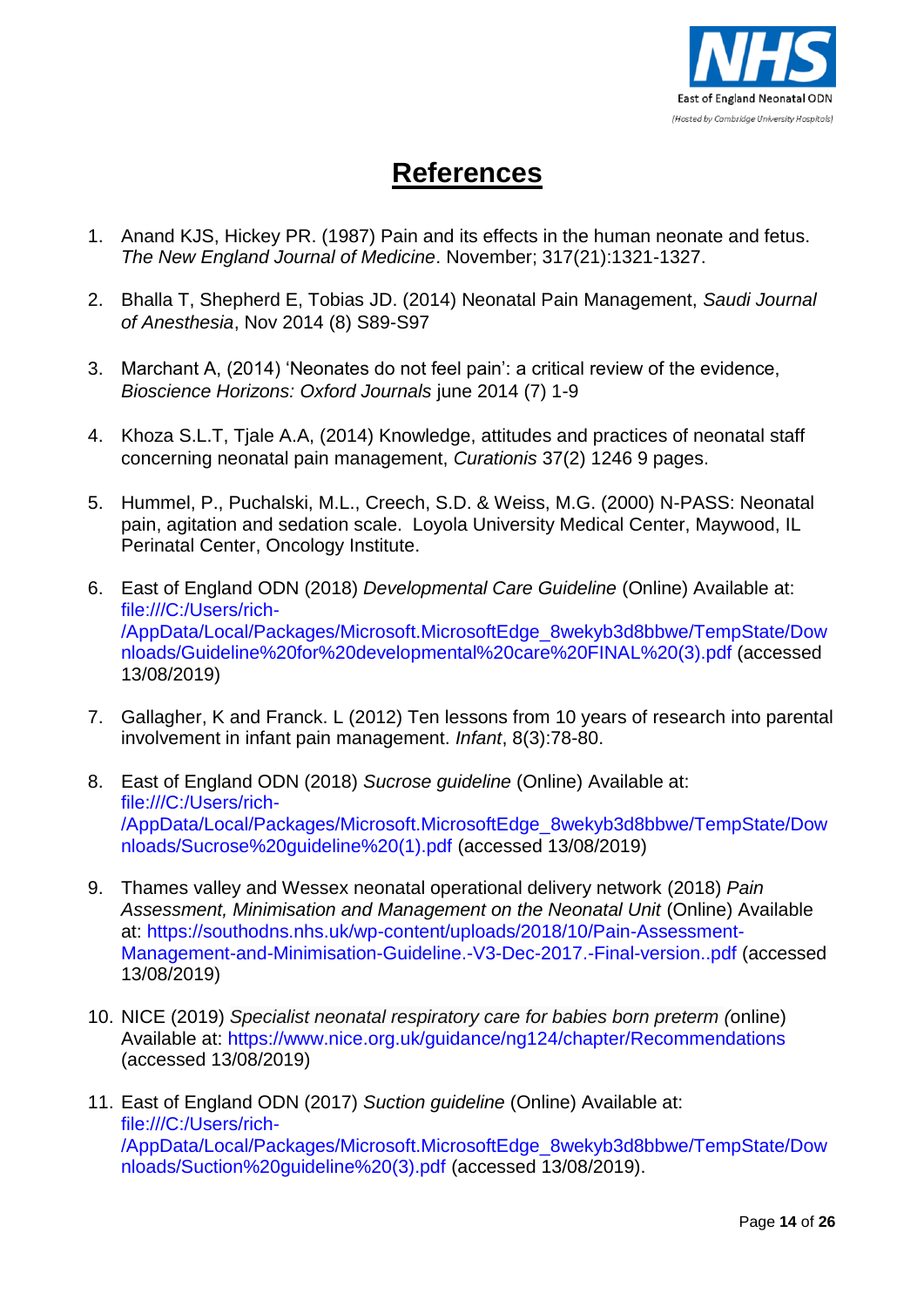

- 12. East of England ODN (2016) *Saturation Targeting Guideline* (Online) *Available at: [file:///C:/Users/rich-](file://///ukdxa04sfsrv003.a04.dt21.svcs.hp.com/users/AppData/Local/AppData/Local/Packages/Microsoft.MicrosoftEdge_8wekyb3d8bbwe/TempState/Downloads/EOE%20Saturation%20targetting%20(3).pdf) [/AppData/Local/Packages/Microsoft.MicrosoftEdge\\_8wekyb3d8bbwe/TempState/Dow](file://///ukdxa04sfsrv003.a04.dt21.svcs.hp.com/users/AppData/Local/AppData/Local/Packages/Microsoft.MicrosoftEdge_8wekyb3d8bbwe/TempState/Downloads/EOE%20Saturation%20targetting%20(3).pdf) [nloads/EOE%20Saturation%20targetting%20\(3\).pdf](file://///ukdxa04sfsrv003.a04.dt21.svcs.hp.com/users/AppData/Local/AppData/Local/Packages/Microsoft.MicrosoftEdge_8wekyb3d8bbwe/TempState/Downloads/EOE%20Saturation%20targetting%20(3).pdf) (accessed 13/08/2019)*
- 13.Asmerom, Y., Slater, L., Boskovic, D.S., Bahjri, K., Holden, M.S., Phillips, R., Deming, D., Ashwal, S., Fayard, E. and Angeles, D.M., (2013). Oral sucrose for heel lance increases adenosine triphosphate use and oxidative stress in preterm neonates. *The Journal of pediatrics*, 163(1), pp.29-35.
- 14.Campbell, N., Cleaver, K. and Davies, N., (2014). Oral sucrose as analgesia for neonates: How effective and safe is the sweet solution? A review of the literature. *Journal of Neonatal Nursing*, 20(6), pp.274-282.
- 15.Carbajal, R., Rousset, A., Danan, C., Coquery, S., Nolent, P., Ducrocq, S., Saizou, C., Lapillonne, A., Granier, M., Durand, P. and Lenclen, R., (2008). Epidemiology and treatment of painful procedures in neonates in intensive care units. *Jama*, 300(1), pp.60-70.
- 16.Carbajal, R., Veerapen, S., Couderc, S., Jugie, M. and Ville, Y., (2003). Analgesic effect of breast feeding in term neonates: randomised controlled trial. *Bmj*, 326(7379), p.13.
- 17.Carbajal, R., Chauvet, X., Couderc, S. and Olivier-Martin, M., (1999). Randomised trial of analgesic effects of sucrose, glucose, and pacifiers in term neonates. *Bmj*, 319(7222), pp.1393-1397.
- 18.Lago, P., Garetti, E., Pirelli, A., Merazzi, D., Bellieni, C.V., Savant Levet, P., Pieragostini, L. and Ancora, G., (2014). Sucrose for procedural pain control in infants: should we change our practice. *Acta paediatrica* (Oslo, Norway: 1992), 103(2), pp.e88-90.
- 19.Stevens, B., Yamada, J., Lee, G.Y. and Ohlsson, A., (2013). Sucrose for analgesia in newborn infants undergoing painful procedures. *The Cochrane Library.*
- 20.Wilsher, S. (2016). Guideline: Sucrose Administration, version 2. *Cambridge University Hospitals NHS Foundation Trust.*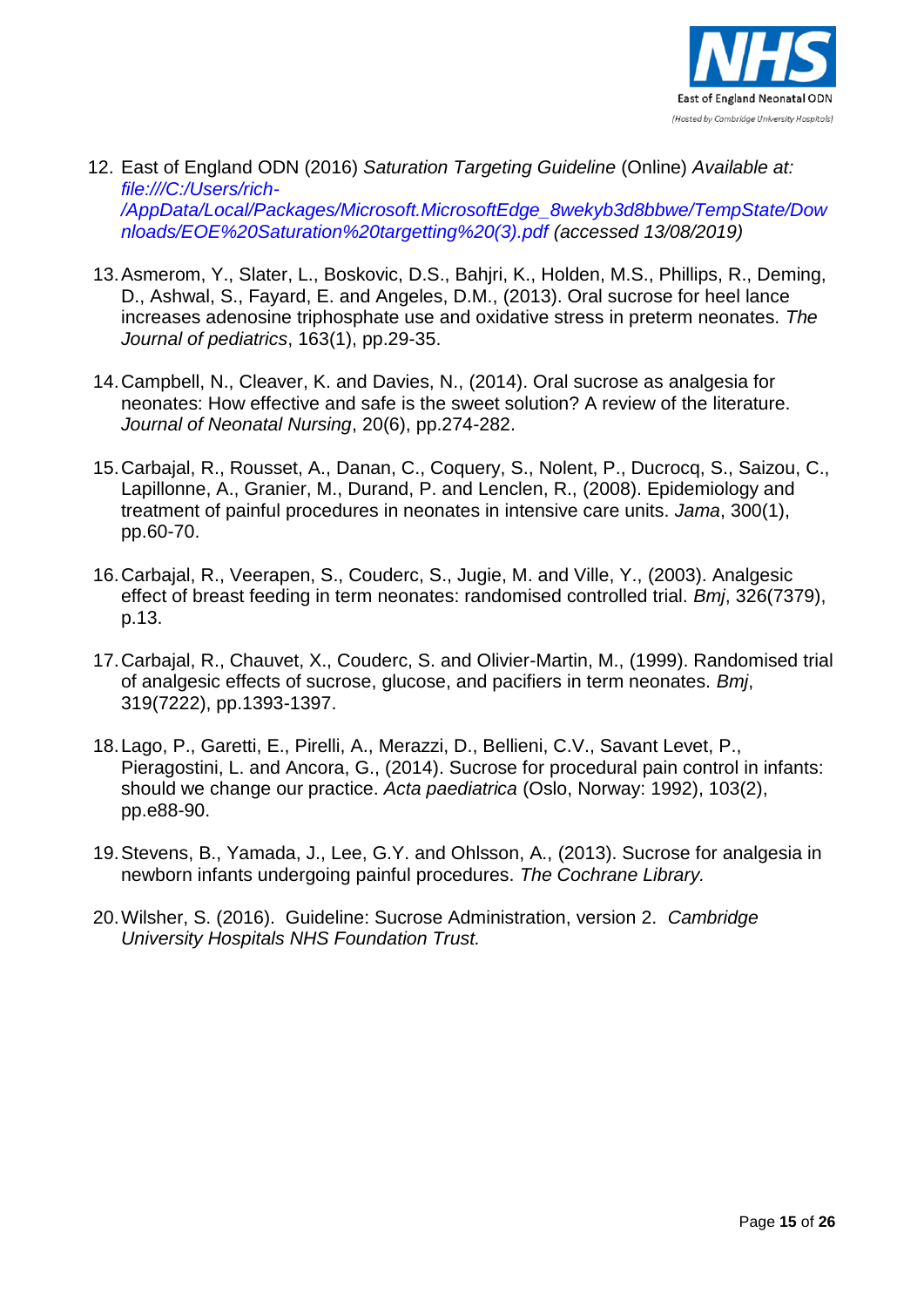

# **Bibliography**

Anand KJ et al (1999) Analgesia and sedation in preterm neonates who require ventilatory support: results from the NOPAIN trial. Archives of Pediatric Adolescent Medicine. April; 153: 331-338.

Anand KJS, International Evidence-Based Group for Neonatal Pain. (2001) Consensus Statement for the Prevention and Management of Pain in the Newborn. Archives of Pediatric & Adolescent Medicine. February; 155(2):173-180.

BNF-C (2014-15) BNF for Children.

Bristol-Myers Squibb Pharmaceuticals Ltd (2014) Perfalgan 10mg Solution for Infusion. July.<http://emc.medicines.org.uk/document.aspx?documentId=14288>

Carbajal R, Veerapen S, Couderc S, Jugie M, Ville Y. (2003) Analgesic effect of breast feeding term neonates: randomised control trial. British Medical Journal. January 4; 326(7379):13-15.

Carbajal R, Lenclen R, Jugie M, Paupe A, Barton BA, Anand KJ. (2005) Morphine Does Not Provide Adequate Analgesia for Acute Procedural Pain Among Preterm Infants. Pediatrics. June; 115(6):1494-500. [Ib]

Kart T, Christrup LL, Rasmussen M. (1997) Recommended use of morphine in neonates, infants and children based on a literature review: Part 1 Pharmacokinetics. Paediatric Anaesthetics. 7(1):5-11.

Luddington-Hoe S, Hosseini R, Torowicz DL. (2005) Skin-to-skin contact (Kangaroo Care) analgesia for preterm infant heel stick. AACCN Clinical Issues. July/September;16(3):373- 87.

McCullough S, Halton T, Mowbray D, Macfarlane PI. (2008) Lingual sucrose reduces the pain response to nasogastric tube insertion: a randomised clinical trial. Archives of Disease in Childhood Fetal & Neonatal Edition. March; 93(2):F100-3. [Ib]

Saarenmaa E, Neuvonen PJ, Rosenberg P, Fellman V. (2000) Morphine clearance and effects in newborn infants in relation to gestational age. Clinical Pharmacology Therapeutics. August; 68(2):160-6.

Symington A, Pinelli J. (2003) Developmental care for promoting development and preventing morbidity in preterm infants. The Cochrane Database of Systematic Reviews. Issue 4.

#### **Guidelines used to assist in the development of the original guideline:**

Leeds Teaching Hospital NHS Trust. (2008) Procedural Pain in the Newborn. April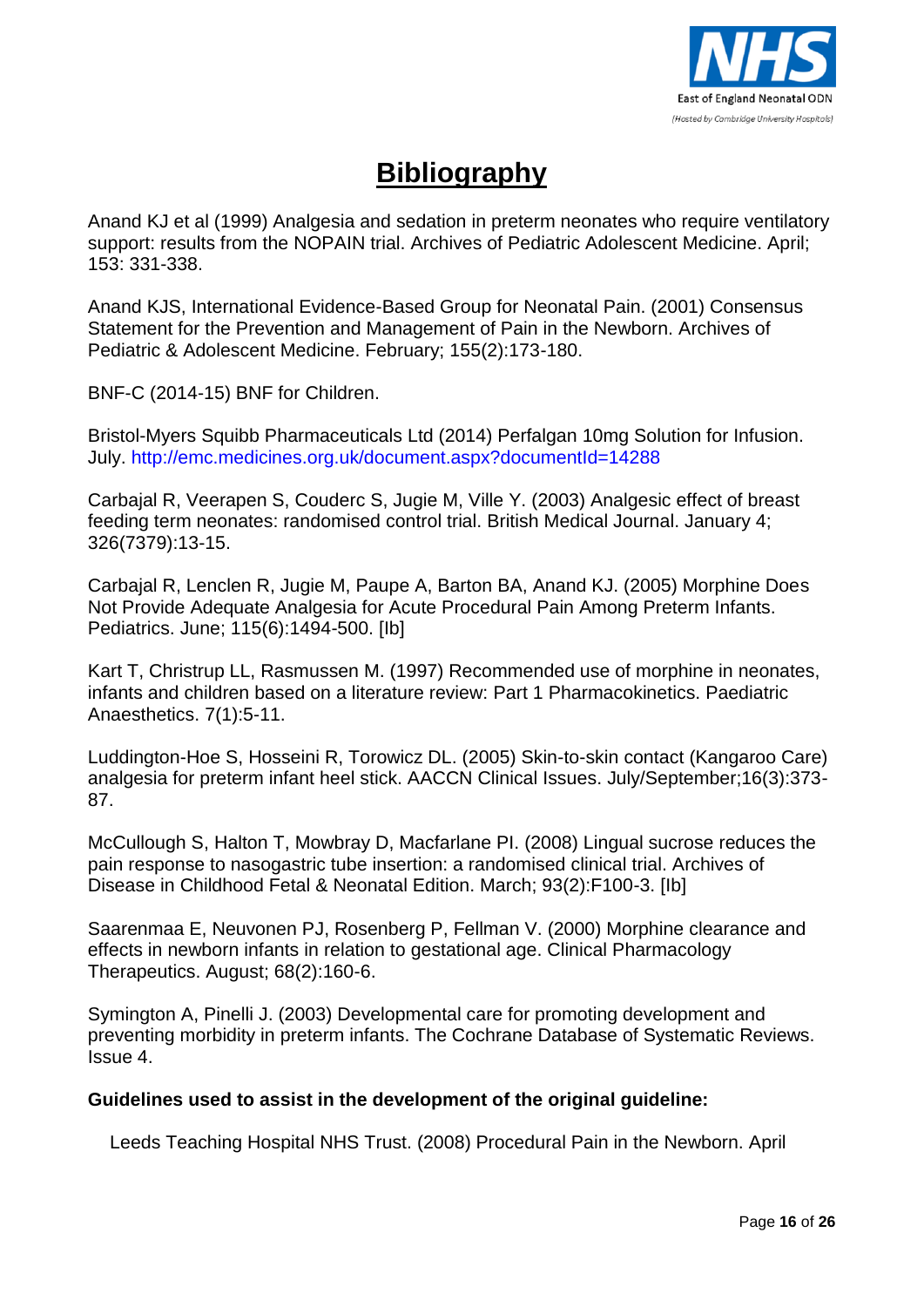

Rosie Maternity Neonatal Unit Cambridge University Hospitals NHS Foundation Trust. (2009) Neonatal Pain Management.

MCN for Neonatology West Scotland. (2014) Oral sucrose for procedural pain.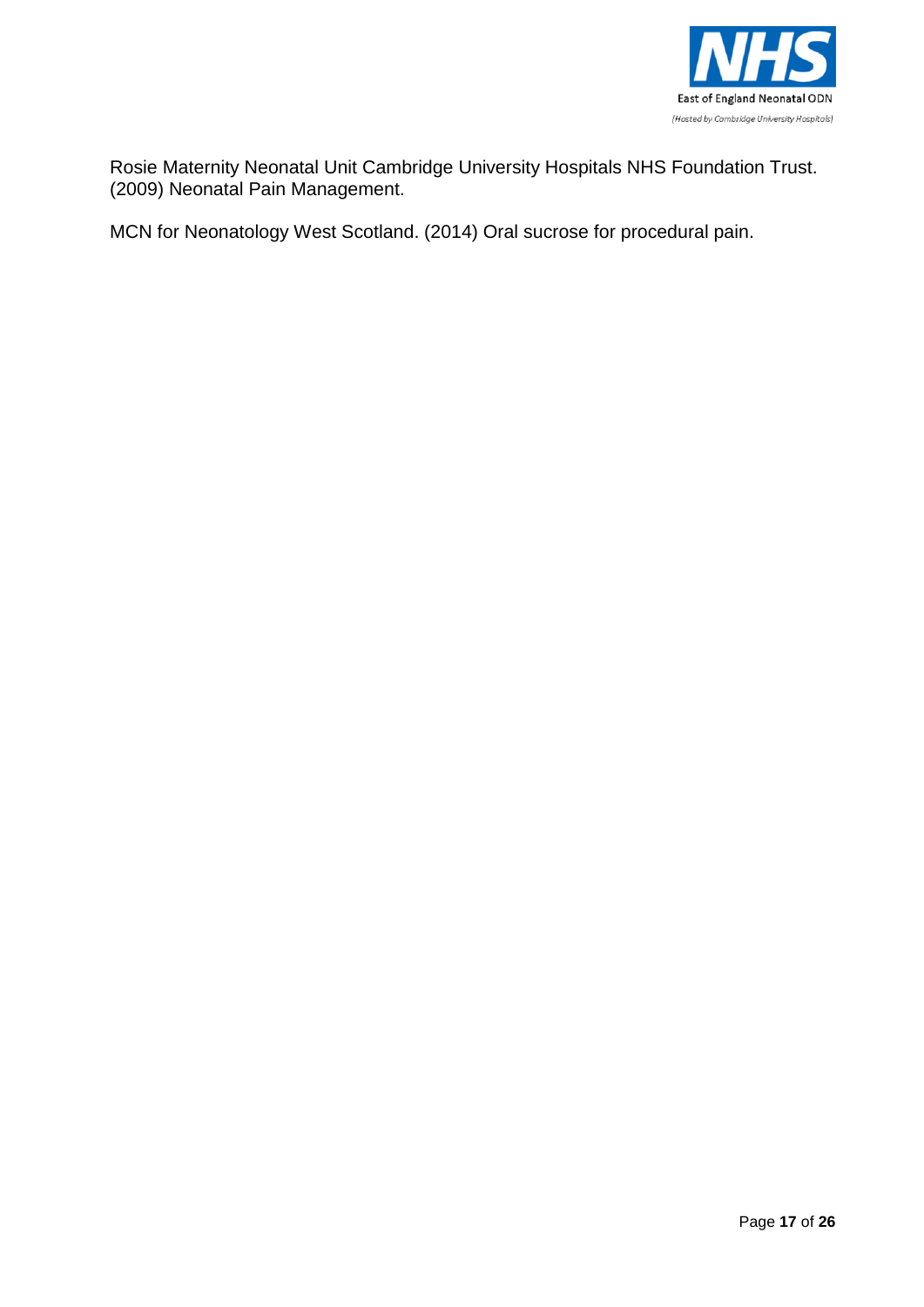

# **Appendix 1**

# **N-PASS: Neoatal Pain, Agitation & Sedation Scale**

| Assessmen                                             | <b>Sedation</b>                                               |                                                                   | Normal                                              | Pain / Agitation                                                                         |                                                                                                           |
|-------------------------------------------------------|---------------------------------------------------------------|-------------------------------------------------------------------|-----------------------------------------------------|------------------------------------------------------------------------------------------|-----------------------------------------------------------------------------------------------------------|
| Criteria                                              | $-2$                                                          | $-1$                                                              | $\Omega$                                            |                                                                                          | $\overline{2}$                                                                                            |
| Crying<br><b>Irritability</b>                         | No cry with<br>painful stimuli                                | Moans or cries<br>minimally with<br>painful stimuli               | Appropriate<br>crying<br>Not irritable              | Irritable or crying at<br>intervals<br>Consolable                                        | High-pitched or<br>silent-continuous cry<br><b>Inconsolable</b>                                           |
| <b>Behavior</b><br><b>State</b>                       | No arousal to any<br>stimuli<br>No spontaneous<br>movement    | Arouses minimally<br>to stimuli<br>Little spontaneous<br>movement | Appropriate for<br>gestational age                  | Restless, squirming<br>Awakens frequently                                                | Arching, kicking<br>Constantly awake or<br>Arouses minimally / no<br>movement (not<br>sedated)            |
| <b>Facial</b><br><b>Expression</b>                    | Mouth is lax<br>No expression                                 | <b>Minimal expression</b><br>with stimuli                         | Relaxed<br>Appropriate                              | Any pain expression<br>intermittent                                                      | Any pain expression<br>continual                                                                          |
| <b>Extremities</b><br>Tone                            | No grasp reflex<br><b>Flaccid tone</b>                        | Weak grasp reflex<br>$\downarrow$ muscle tone                     | Relaxed hands<br>and feet<br>Normal tone            | Intermittent clenched<br>toes, fists or finger<br>splay<br>Body is not tense             | Continual clenched toes,<br>fists, or finger splay<br>Body is tense                                       |
| <b>Vital Signs</b><br>HR, RR, BP,<br>SaO <sub>2</sub> | No variability<br>with stimuli<br>Hypoventilation<br>or apnea | < 10% variability<br>from baseline<br>with stimuli                | Within baseline<br>or normal for<br>gestational age | ↑ 10-20% from baseline<br>SaO <sub>2</sub> 76-85% with<br>stimulation - quick $\uparrow$ | ↑ > 20% from baseline<br>$SaO_2 \leq 75\%$ with<br>stimulation - slow $\uparrow$<br>Out of sync with vent |

© Hummel & Puchalski *(Rev. 8/14/01)*

Loyola University Health System, Loyola University Chicago, 2000



+ 3 if < 28 weeks gestation / corrected age

+ 2 if 28-31 weeks gestation / corrected age

+ 1 if 32-35 weeks gestation / corrected age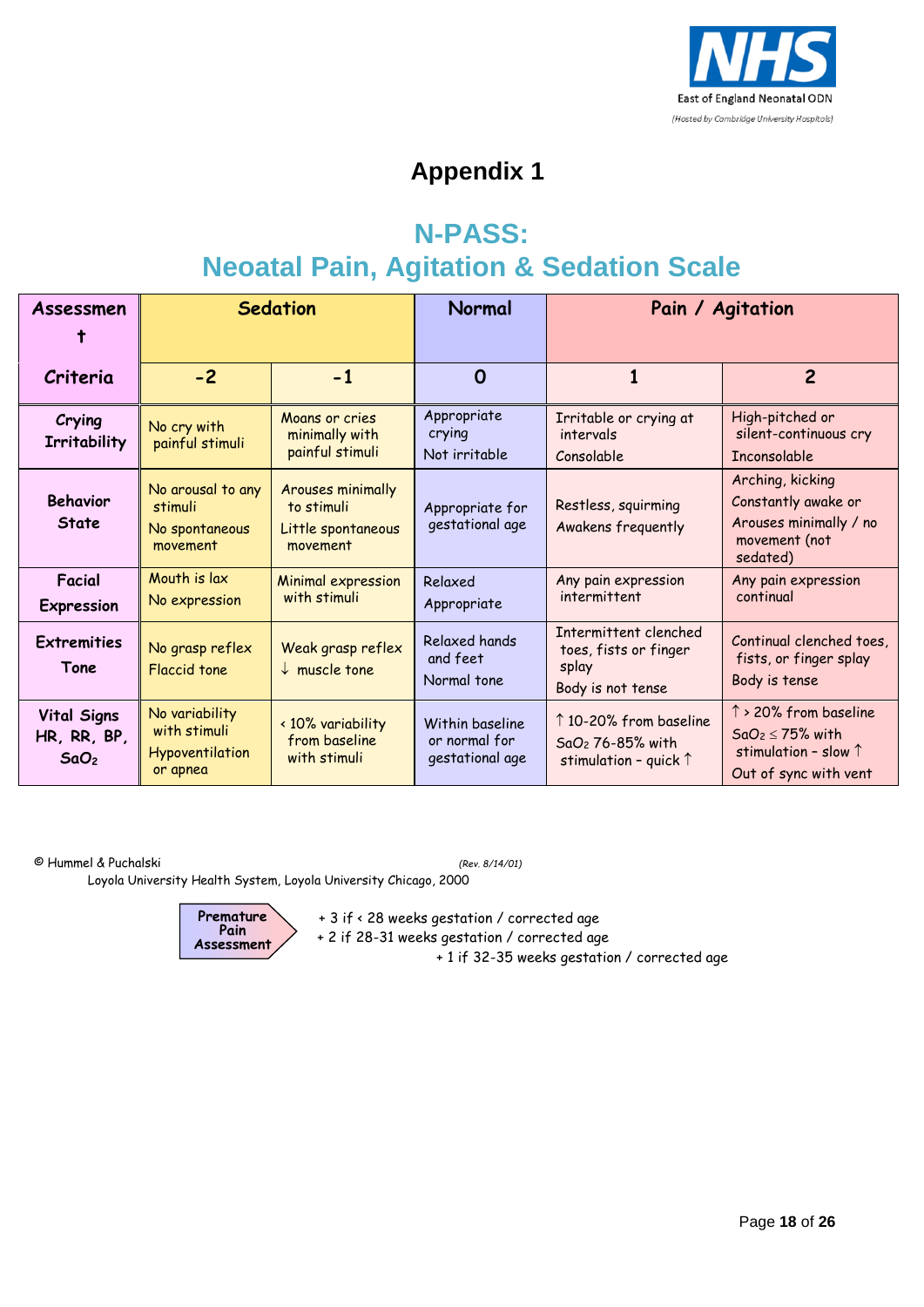

# **Appendix Two - Assessment**

## **Pain/Agitation**

- Pain assessment is the fifth vital sign assessment for pain should be included in every vital sign assessment
- Pain is scored from 0-+2 for each behavioral and physiological criteria, then totaled
	- $\triangleright$  Points are added to the premature infant's pain score based on their gestational age to compensate for their limited ability to behaviorally or physiologically communicate pain
	- Total pain score is documented as a number between 0 **-** +10 (or in premature infants +13)
- Treatment/interventions are indicated for scores > 3
	- $\triangleright$  Interventions for known painful stimuli are indicated before the score reaches 3
- The goal of pain treatment/intervention is a score  $\leq 3$
- More frequent pain assessment indications:
	- $\triangleright$  Indwelling tubes or lines which may cause pain, especially with movement (e.g. chest tubes)  $\rightarrow$  at least every 2-4 hours
	- $\triangleright$  Receiving analgesics and/or sedatives  $\rightarrow$  at least every 2-4 hours
	- $\geq$  30-60 minutes after an analgesic is given for pain behaviors to assess response to medication
	- $\triangleright$  Post-operatively at least every 2 hours for 24-48 hours, then every 4 hours until off pain medications.

## **Sedation**

- Sedation is scored in addition to pain for each behavioral and physiological criteria to assess the infant's response to stimuli
- Sedation does not need to be assessed/scored with every pain assessment/score
- Sedation is scored from  $0 \rightarrow -2$  for each behavioral and physiological criteria, then summed and noted as a negative score  $(0 \rightarrow -10)$ 
	- $\triangleright$  A score of 0 is given if the infant's response to stimuli is normal for their gestational age
- Desired levels of sedation vary according to the situation
	- $\triangleright$  "Deep sedation"  $\rightarrow$  score of -10 to -5 as goal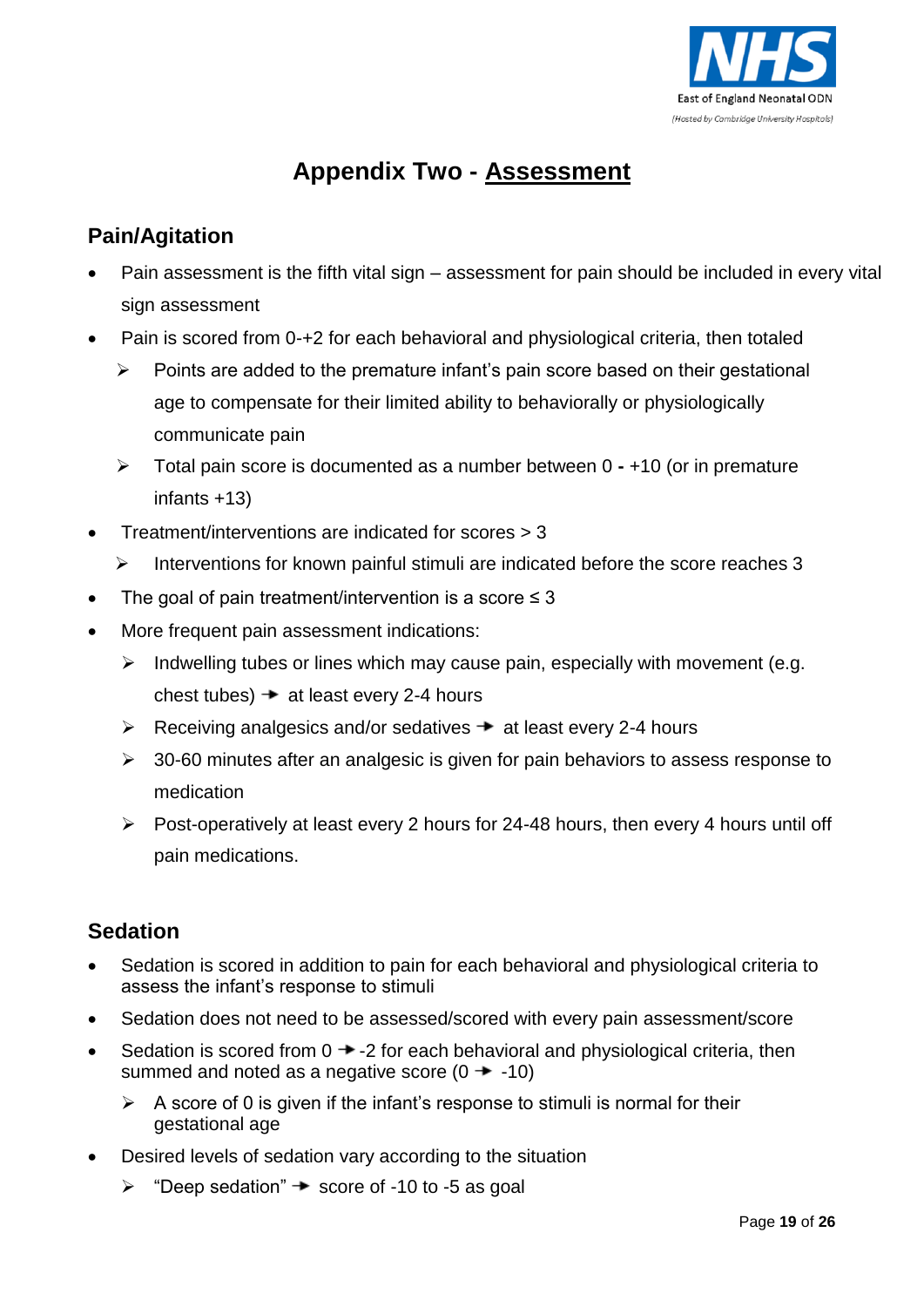

- $\triangleright$  "Light sedation"  $\rightarrow$  score of -5 to -2 as goal
- $\triangleright$  Deep sedation is not recommended unless an infant is receiving ventilatory support, related to the high potential for apnea and hypoventilation
- A negative score without the administration of opioids/ sedatives may indicate:
	- $\triangleright$  The premature infant's response to prolonged or persistent pain/stress
	- $\triangleright$  Neurologic depression, sepsis, or other pathology

## **Paralysis**

- It is impossible to behaviorally evaluate a paralyzed infant for pain
- Increases in heart rate and blood pressure may be the only indicator of a need for more analgesia
- Analgesics should be administered continuously by drip or around-the-clock dosing
- Higher, more frequent doses may be required if the infant is post-op, has a chest tube, or other pathology (such as NEC) that would normally cause pain
- Opioid doses should be increased by 10% every 3-5 days as tolerance will occur without symptoms of inadequate pain relief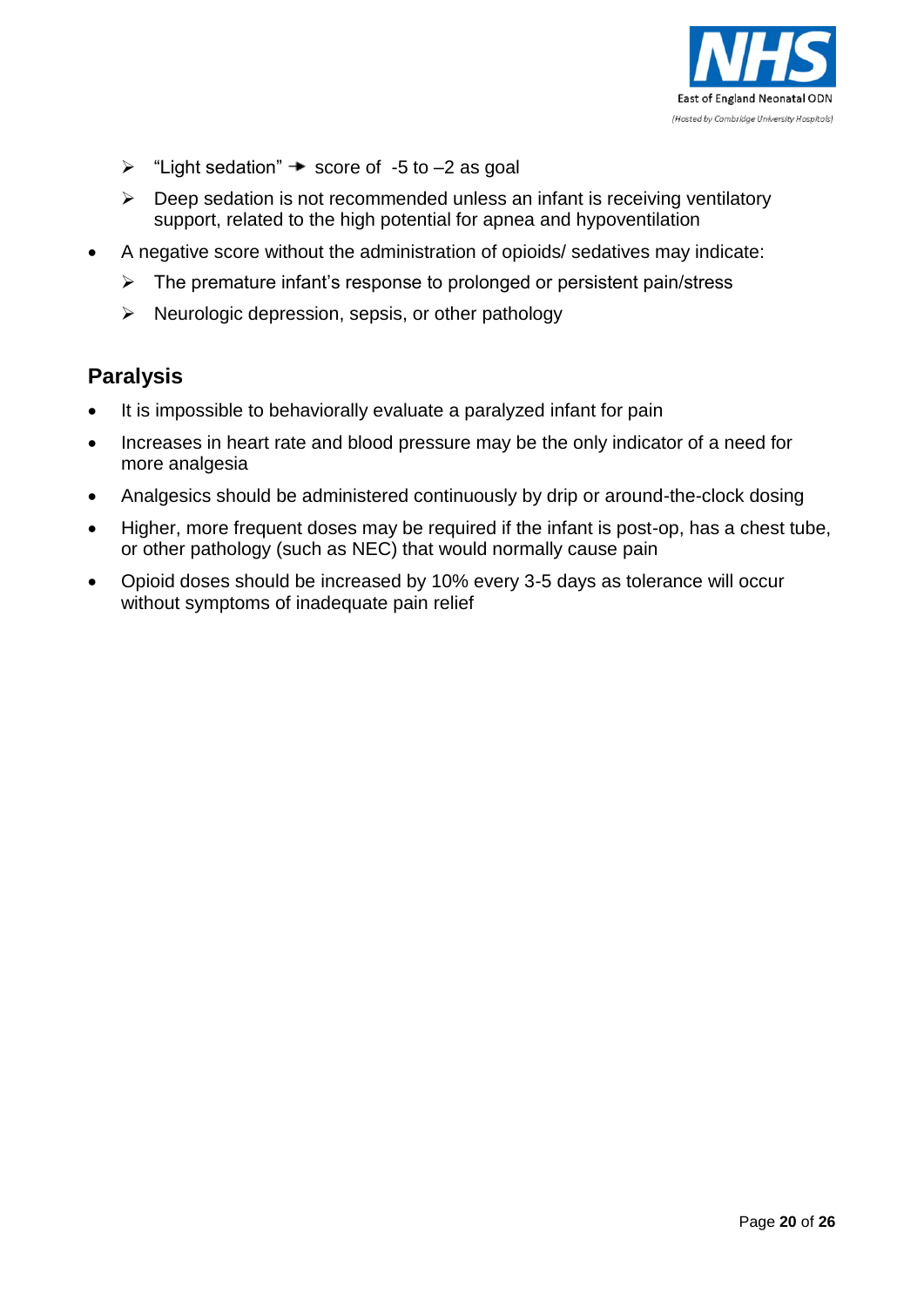

# **Appendix Three – Scoring Criteria**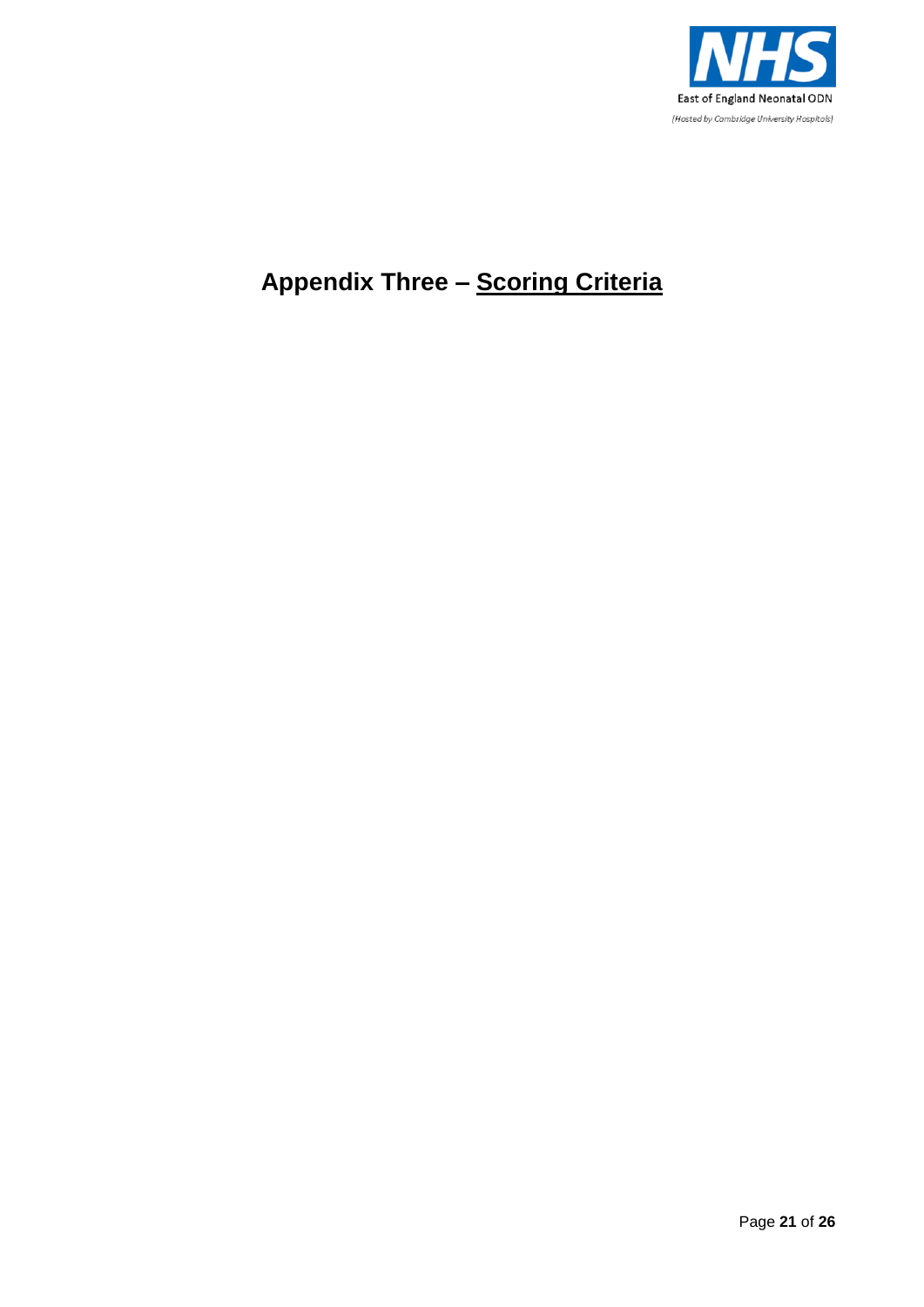

| Crying / Irritability -2 $\rightarrow$ No response to painful stimuli,                                                                                                                                                                                                                                                                                                                                                                                                                                                                                                                                                                                                                                                                                           | <b>Extremities / Tone</b>                                                                                                                                                                                                                                                                                                                                                                                                                                                                                                                                                                                                                                                                                                                                                                                                                                                                                                                                                            |
|------------------------------------------------------------------------------------------------------------------------------------------------------------------------------------------------------------------------------------------------------------------------------------------------------------------------------------------------------------------------------------------------------------------------------------------------------------------------------------------------------------------------------------------------------------------------------------------------------------------------------------------------------------------------------------------------------------------------------------------------------------------|--------------------------------------------------------------------------------------------------------------------------------------------------------------------------------------------------------------------------------------------------------------------------------------------------------------------------------------------------------------------------------------------------------------------------------------------------------------------------------------------------------------------------------------------------------------------------------------------------------------------------------------------------------------------------------------------------------------------------------------------------------------------------------------------------------------------------------------------------------------------------------------------------------------------------------------------------------------------------------------|
| $e.g.$ :                                                                                                                                                                                                                                                                                                                                                                                                                                                                                                                                                                                                                                                                                                                                                         | $-2 \rightarrow$ Any of the following:                                                                                                                                                                                                                                                                                                                                                                                                                                                                                                                                                                                                                                                                                                                                                                                                                                                                                                                                               |
| No cry with needle sticks                                                                                                                                                                                                                                                                                                                                                                                                                                                                                                                                                                                                                                                                                                                                        | · No palmar or planter grasp can be elicited                                                                                                                                                                                                                                                                                                                                                                                                                                                                                                                                                                                                                                                                                                                                                                                                                                                                                                                                         |
| No reaction to ETT or nares suctioning                                                                                                                                                                                                                                                                                                                                                                                                                                                                                                                                                                                                                                                                                                                           | · Flaccid tone                                                                                                                                                                                                                                                                                                                                                                                                                                                                                                                                                                                                                                                                                                                                                                                                                                                                                                                                                                       |
| No response to care giving                                                                                                                                                                                                                                                                                                                                                                                                                                                                                                                                                                                                                                                                                                                                       | $-1 \rightarrow$ Any of the following:                                                                                                                                                                                                                                                                                                                                                                                                                                                                                                                                                                                                                                                                                                                                                                                                                                                                                                                                               |
| $-1 \rightarrow$ Moans, sighs, or cries (audible or silent) minimally to                                                                                                                                                                                                                                                                                                                                                                                                                                                                                                                                                                                                                                                                                         | · Weak palmar or planter grasp can be elicited                                                                                                                                                                                                                                                                                                                                                                                                                                                                                                                                                                                                                                                                                                                                                                                                                                                                                                                                       |
| painful stimuli, e.g. needle sticks, ETT or nares                                                                                                                                                                                                                                                                                                                                                                                                                                                                                                                                                                                                                                                                                                                | · Decreased tone                                                                                                                                                                                                                                                                                                                                                                                                                                                                                                                                                                                                                                                                                                                                                                                                                                                                                                                                                                     |
| suctioning, care giving                                                                                                                                                                                                                                                                                                                                                                                                                                                                                                                                                                                                                                                                                                                                          | $0 \rightarrow$ Relaxed hands and feet – normal palmar or sole                                                                                                                                                                                                                                                                                                                                                                                                                                                                                                                                                                                                                                                                                                                                                                                                                                                                                                                       |
| $0 \rightarrow$ Not irritable – appropriate crying                                                                                                                                                                                                                                                                                                                                                                                                                                                                                                                                                                                                                                                                                                               | grasp elicited - appropriate tone for gestational                                                                                                                                                                                                                                                                                                                                                                                                                                                                                                                                                                                                                                                                                                                                                                                                                                                                                                                                    |
| · Cries briefly with normal stimuli                                                                                                                                                                                                                                                                                                                                                                                                                                                                                                                                                                                                                                                                                                                              | age                                                                                                                                                                                                                                                                                                                                                                                                                                                                                                                                                                                                                                                                                                                                                                                                                                                                                                                                                                                  |
| · Easily consoled                                                                                                                                                                                                                                                                                                                                                                                                                                                                                                                                                                                                                                                                                                                                                | $+1$ $\rightarrow$ Intermittent (<30 seconds duration) observation                                                                                                                                                                                                                                                                                                                                                                                                                                                                                                                                                                                                                                                                                                                                                                                                                                                                                                                   |
| · Normal for gestational age                                                                                                                                                                                                                                                                                                                                                                                                                                                                                                                                                                                                                                                                                                                                     | of toes and/or hands as clenched or fingers                                                                                                                                                                                                                                                                                                                                                                                                                                                                                                                                                                                                                                                                                                                                                                                                                                                                                                                                          |
| $+1$ $\rightarrow$ Infant is irritable/crying at intervals – but can be                                                                                                                                                                                                                                                                                                                                                                                                                                                                                                                                                                                                                                                                                          | splayed                                                                                                                                                                                                                                                                                                                                                                                                                                                                                                                                                                                                                                                                                                                                                                                                                                                                                                                                                                              |
| consoled                                                                                                                                                                                                                                                                                                                                                                                                                                                                                                                                                                                                                                                                                                                                                         | · Body is not tense                                                                                                                                                                                                                                                                                                                                                                                                                                                                                                                                                                                                                                                                                                                                                                                                                                                                                                                                                                  |
| $\cdot$ If intubated – intermittent silent cry                                                                                                                                                                                                                                                                                                                                                                                                                                                                                                                                                                                                                                                                                                                   | $+2 \rightarrow$ Any of the following:                                                                                                                                                                                                                                                                                                                                                                                                                                                                                                                                                                                                                                                                                                                                                                                                                                                                                                                                               |
| $+2 \rightarrow$ Any of the following:                                                                                                                                                                                                                                                                                                                                                                                                                                                                                                                                                                                                                                                                                                                           | . Frequent (≥30 seconds duration) observation                                                                                                                                                                                                                                                                                                                                                                                                                                                                                                                                                                                                                                                                                                                                                                                                                                                                                                                                        |
| · Cry is high-pitched                                                                                                                                                                                                                                                                                                                                                                                                                                                                                                                                                                                                                                                                                                                                            | of toes and/or hands as clenched, or fingers                                                                                                                                                                                                                                                                                                                                                                                                                                                                                                                                                                                                                                                                                                                                                                                                                                                                                                                                         |
| · Infant cries inconsolably                                                                                                                                                                                                                                                                                                                                                                                                                                                                                                                                                                                                                                                                                                                                      | splayed                                                                                                                                                                                                                                                                                                                                                                                                                                                                                                                                                                                                                                                                                                                                                                                                                                                                                                                                                                              |
| $\cdot$ If intubated – silent continuous cry                                                                                                                                                                                                                                                                                                                                                                                                                                                                                                                                                                                                                                                                                                                     | · Body is tense/stiff                                                                                                                                                                                                                                                                                                                                                                                                                                                                                                                                                                                                                                                                                                                                                                                                                                                                                                                                                                |
| <b>Behavior / State</b>                                                                                                                                                                                                                                                                                                                                                                                                                                                                                                                                                                                                                                                                                                                                          | Vital Signs: HR, BP, RR, & O <sub>2</sub> Saturations                                                                                                                                                                                                                                                                                                                                                                                                                                                                                                                                                                                                                                                                                                                                                                                                                                                                                                                                |
| -2 $\rightarrow$ Does not arouse or react to any stimuli:<br>• Eyes continually shut or open<br>· No spontaneous criterous movement<br>$-1 \rightarrow$ Little spontaneous movement, arouses briefly and/or<br>minimally to any stimuli:<br>· Opens eyes briefly<br>· Reacts to suctioning<br>• Withdraws to pain<br>$0 \rightarrow$ Behavior and state are gestational age appropriate<br>$+1$ $\rightarrow$ Any of the following:<br>· Restless, squirming<br>· Awakens frequently/easily with minimal or no stimuli<br>$+2 \rightarrow$ Any of the following:<br>· Kicking<br>$\cdot$ Arching<br>· Constantly awake<br>· No movement or minimal arousal with stimulation<br>(inappropriate for gestational age or clinical<br>situation, i.e. post-operative) | $-2 \rightarrow$ Any of the following:<br>· No variability in vital signs with stimuli<br>· Hypoventilation<br>· Apnea<br>$\cdot$ Ventilated infant – no spontaneous respiratory<br>effort<br>-1 $\rightarrow$ Vital signs show little variability with stimuli - less<br>than 10% from baseline<br>$0 \rightarrow$ Vital signs and/or oxygen saturations are within<br>normal limits with normal variability - or normal<br>for gestational age<br>$+1$ $\rightarrow$ Any of the following:<br>· HR, RR, and/or BP are 10-20% above baseline<br>· With care/stimuli infant desaturates minimally<br>to moderately (SaO <sub>2</sub> 76-85%) and recovers<br>quickly (within 2 minutes)<br>$+2 \rightarrow$ Any of the following:<br>. HR, RR, and/or BP are > 20% above baseline<br>· With care/stimuli infant desaturates severely<br>$(SaO2 < 75%)$ and recovers slowly (> 2<br>minutes)<br>$\cdot$ Infant is out of synchrony with the ventilator $-$<br>fighting the ventilator |
| <b>Facial Expression</b><br>$-2 \rightarrow$ Any of the following:<br>$\cdot$ Mouth is lax<br>· Drooling<br>· No facial expression at rest or with stimuli<br>$-1 \rightarrow$ Minimal facial expression with<br>stimuli<br>$0 \rightarrow$ Face is relaxed at rest but not lax -<br>normal expression with stimuli<br>$+1$ $\rightarrow$ Any pain face expression observed<br>intermittently<br>$+2 \rightarrow$ Any pain face expression is continual                                                                                                                                                                                                                                                                                                          | Brows:<br>lowered, drawn together<br>Forehead:<br>bulge between brows,<br>vertical furrows<br>Eyes:<br>tightly closed<br><b>Cheeks:</b><br>raised<br>Nose:<br>broadened, bulging<br>Nasolabial fold:<br>deepened<br>Mouth:<br>open, squarish<br>Facial expression of physical distress and pain in the infant<br>Reproduced with permission from Wong CL, Hess CS: Wong and Whaley's<br>Clinical Marsual of Pediatric Nursing, Ed. 5, 2000, Mosby, St. Louis                                                                                                                                                                                                                                                                                                                                                                                                                                                                                                                         |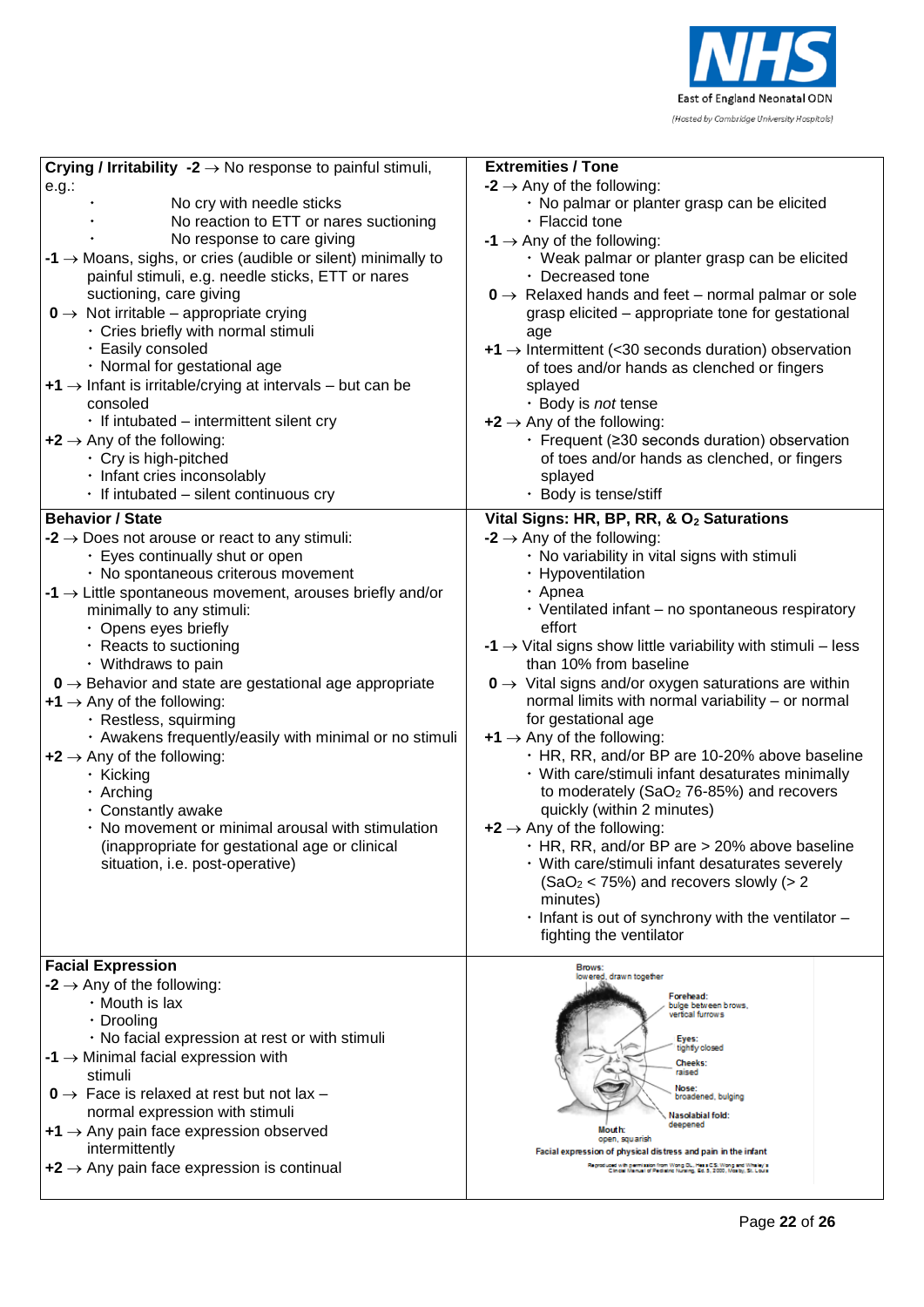

## **Appendix Four Procedure and management table**

| <b>Procedure</b>                                      | <b>Management</b>                                                                                                                   |
|-------------------------------------------------------|-------------------------------------------------------------------------------------------------------------------------------------|
|                                                       | Consider venepuncture.                                                                                                              |
|                                                       | Use right sized tenderfoot device for the infant. Use sucrose with<br>pacifier.                                                     |
| Capillary sampling                                    | Consider skin-to-skin contact/ breast feeding with the mother.                                                                      |
|                                                       | Use swaddling or comfort holding (facilitated tucking).                                                                             |
|                                                       | Environmental measures.                                                                                                             |
|                                                       | Avoid squeezing as this is the most painful part of the procedure.                                                                  |
|                                                       | Use sucrose with a pacifier.                                                                                                        |
| Venepuncture/<br>Cannulation/<br>Arterial<br>Puncture | Apply topical anaesthesia for difficult cannulations and allow to<br>sufficient time to work unless urgent. Environmental measures. |
|                                                       | Position extremity downward to enhance blood flow. Contain limbs<br>to aid infant's effort to gain self-control.                    |
|                                                       | Provide boundaries.                                                                                                                 |
|                                                       | Second caregiver for support.                                                                                                       |
|                                                       | Encourage the mother to breast feed where appropriate.                                                                              |
|                                                       | Withdraw very slowly so that the infant will remain calm.                                                                           |
|                                                       | Use sucrose with a pacifier.                                                                                                        |
| Long line<br>insertion                                | Administer morphine if ventilated.                                                                                                  |
|                                                       | Use swaddling or comfort holding. Environmental measures.                                                                           |
| Long line removal                                     | Use adhesive remover before peeling off dressing. Comfort<br>holding.                                                               |
| <b>UAC/ UVC</b><br>insertion                          | Use comfort holding. Environmental measures.                                                                                        |
| Lumbar<br>puncture                                    | Apply topical anaesthesia and allow to sufficient time to work<br>unless urgent.                                                    |
|                                                       | Use sucrose with pacifier.                                                                                                          |
|                                                       | Environmental measures.                                                                                                             |
| Intubation                                            | For non-urgent intubation follow East of England guideline.                                                                         |
| Extubation                                            | Comfort holding or swaddling/wrapping.                                                                                              |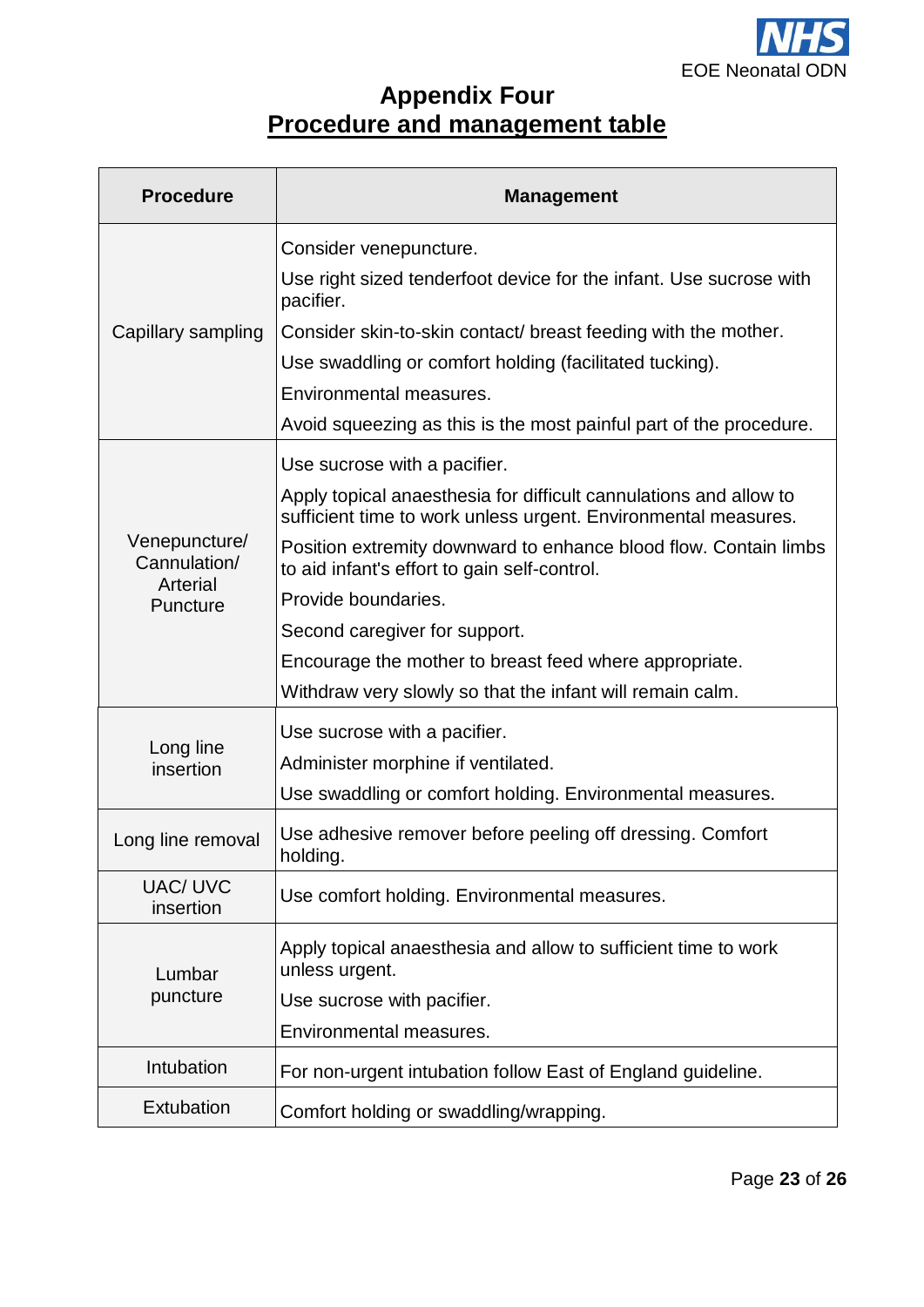

| Tracheal<br>suctioning            | Use swaddling or comfort holding. Environmental measures.<br>Ensure second person for support.                                                           |
|-----------------------------------|----------------------------------------------------------------------------------------------------------------------------------------------------------|
| Chest drain                       | Anticipate the need for intubation and ventilation in spontaneously<br>breathing infants.                                                                |
|                                   | Consider subcutaneous lidocaine.<br>Consider morphine bolus or paracetamol, as clinically indicated.                                                     |
| <b>Gastric tube</b><br>insertion  | Use swaddling or comfort holding. Environmental measures.<br>Use a gentle technique.                                                                     |
| <b>Bladder</b><br>catheterisation | Comfort holding. Environmental measures.                                                                                                                 |
| <b>Bladder tap</b>                | Sucrose with pacifier if able to suck. Comfort holding.                                                                                                  |
| <b>Rectal biopsy</b>              | Use sucrose with a pacifier. Comfort holding.                                                                                                            |
| Rectal<br>Washout                 | Use pacifier. Environmental measures.                                                                                                                    |
| Ventricular tap                   | Use Sucrose with pacifier. Comfort holding. Paracetamol if<br>symptomatic.                                                                               |
| <b>ROP</b><br>examination         | Use all appropriate developmental interventions – e.g. swaddling/<br>wrapping, quiet environment etc.                                                    |
|                                   | Use sucrose and pacifier.                                                                                                                                |
| Immunisations                     | Use swaddling or comfort holding. Use sucrose and pacifier.<br>Administer paracetamol as prescribed only if symptomatic.<br>DO NOT GIVE PROPHYLACTICALLY |
| Intramuscular<br>injection        | Whenever possible use the intravenous route instead. Use sucrose<br>and pacifier.                                                                        |
|                                   | Use swaddling or comfort holding. Environmental measures.                                                                                                |
| Dressing change                   | Wet any tape with warm water before removing. Comfort holding.                                                                                           |
| Suture removal                    | Comfort holding.                                                                                                                                         |
|                                   | Use sucrose with a pacifier.                                                                                                                             |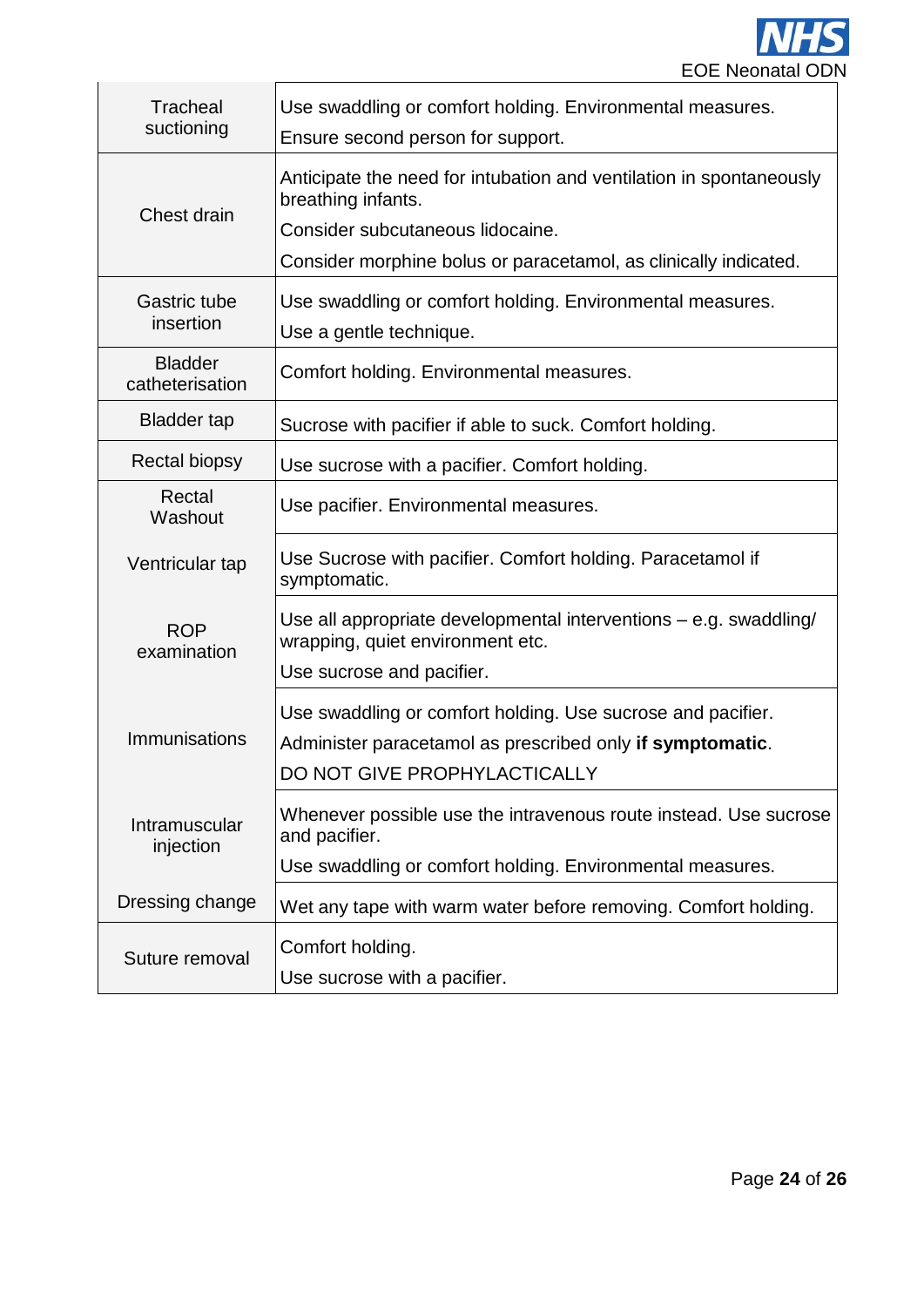

**References**

**All Rights Reserved. The East of England Neonatal ODN withholds all rights to the maximum extent allowable under law. Any unauthorised broadcasting, public performance, copying or re-recording will constitute infringement of copyright. Any reproduction must be authorised and consulted with by the holding organisation (East of England Neonatal ODN).**

**The organisation is open to share the document for supporting or reference purposes but appropriate authorisation and discussion must take place to ensure any clinical risk is mitigated. The document must not incur alteration that may pose patients at potential risk. The East of England Neonatal ODN accepts no legal responsibility against any unlawful reproduction. The document only applies to the East of England region with due process followed in agreeing the content.**